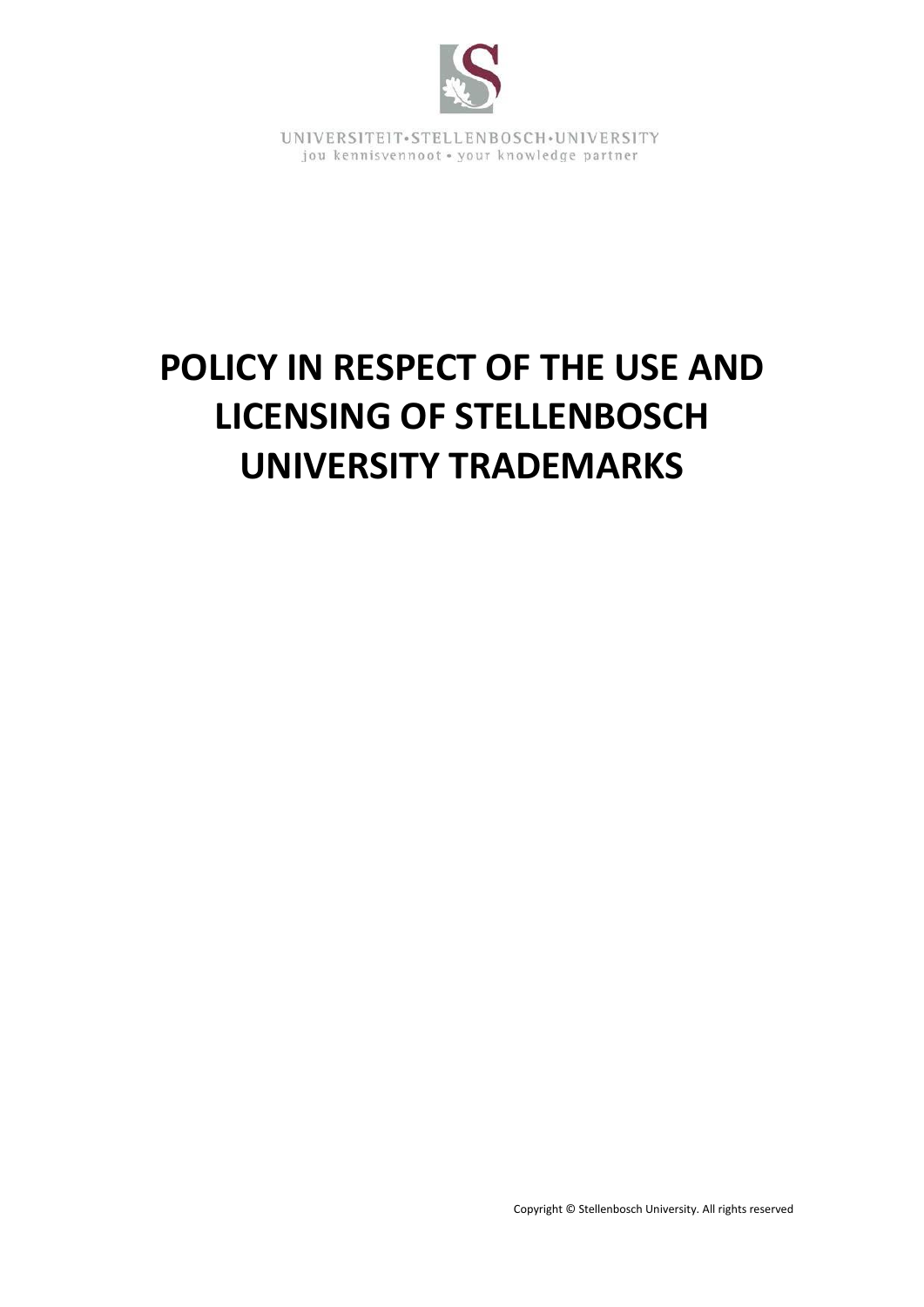

# **Contents**

| 1.  |       |  |                                                                          |  |  |  |  |  |
|-----|-------|--|--------------------------------------------------------------------------|--|--|--|--|--|
| 2.  |       |  |                                                                          |  |  |  |  |  |
| 3.  |       |  |                                                                          |  |  |  |  |  |
| 4.  |       |  |                                                                          |  |  |  |  |  |
| 5.  |       |  |                                                                          |  |  |  |  |  |
| 6.  |       |  |                                                                          |  |  |  |  |  |
| 6.1 |       |  |                                                                          |  |  |  |  |  |
| 6.2 |       |  |                                                                          |  |  |  |  |  |
| 6.3 |       |  |                                                                          |  |  |  |  |  |
| 6.4 |       |  |                                                                          |  |  |  |  |  |
|     | 6.4.1 |  |                                                                          |  |  |  |  |  |
|     | 6.4.2 |  |                                                                          |  |  |  |  |  |
|     | 6.4.3 |  |                                                                          |  |  |  |  |  |
|     | 6.4.4 |  |                                                                          |  |  |  |  |  |
|     | 6.4.5 |  |                                                                          |  |  |  |  |  |
|     | 6.4.6 |  |                                                                          |  |  |  |  |  |
|     | 6.4.7 |  | Use of trademarks on goods or in relation to the provision of services 8 |  |  |  |  |  |
|     | 6.4.8 |  |                                                                          |  |  |  |  |  |
|     | 6.4.9 |  |                                                                          |  |  |  |  |  |
| 6.5 |       |  | Use of trademarks in relation to wine and wine-related products 10       |  |  |  |  |  |
| 6.6 |       |  |                                                                          |  |  |  |  |  |
|     | 6.6.1 |  |                                                                          |  |  |  |  |  |
|     | 6.6.2 |  |                                                                          |  |  |  |  |  |
|     | 6.6.3 |  |                                                                          |  |  |  |  |  |
|     | 6.6.4 |  |                                                                          |  |  |  |  |  |
|     | 6.6.5 |  |                                                                          |  |  |  |  |  |
|     | 6.6.6 |  |                                                                          |  |  |  |  |  |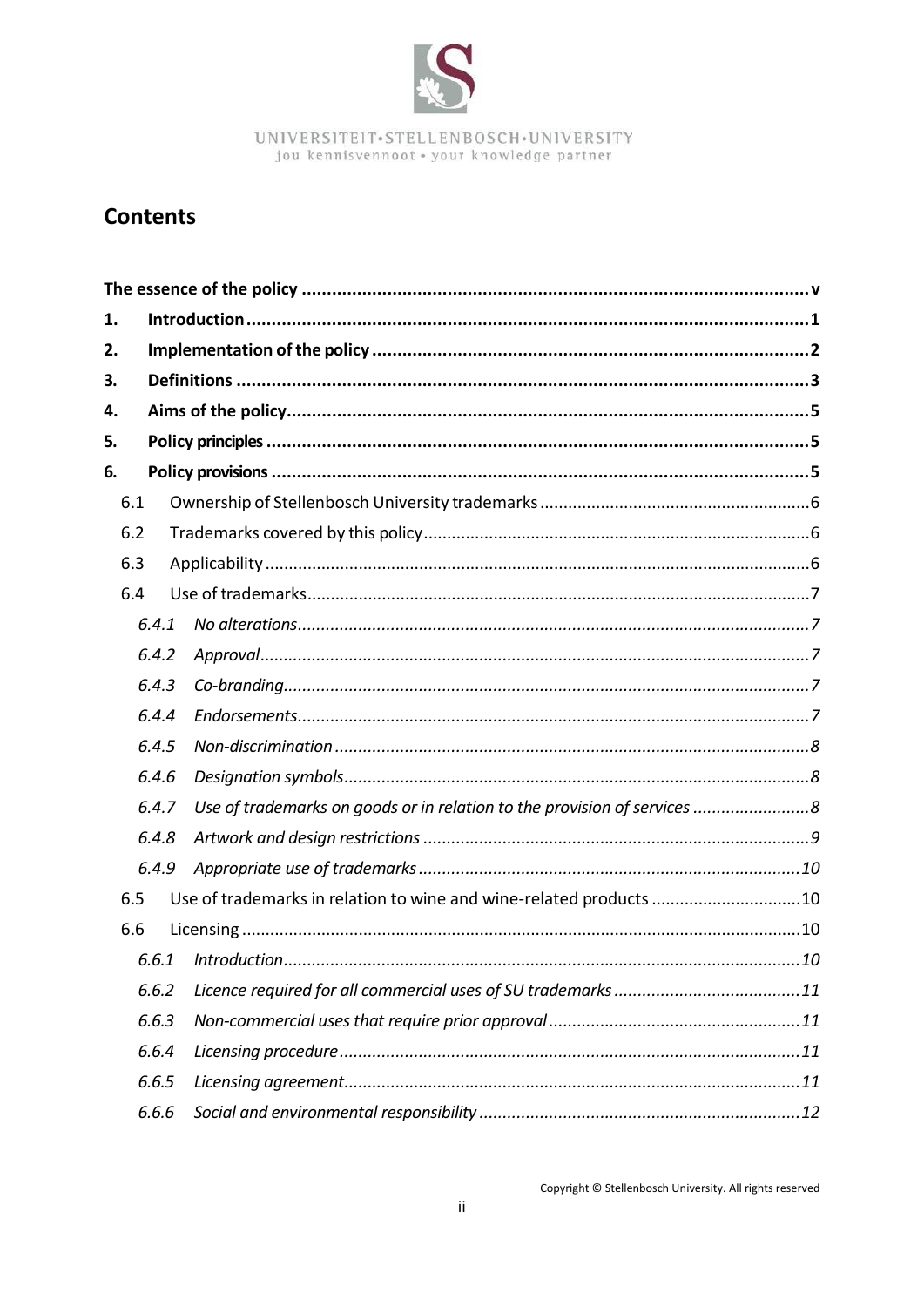

| 7.1        |  |  |  |
|------------|--|--|--|
| 7.2        |  |  |  |
| 7.3        |  |  |  |
| 7.4        |  |  |  |
| 8.         |  |  |  |
| 8.1        |  |  |  |
| 8.2        |  |  |  |
| 9.         |  |  |  |
| 10.        |  |  |  |
| <b>11.</b> |  |  |  |
|            |  |  |  |
|            |  |  |  |
|            |  |  |  |

Copyright © Stellenbosch University. All rights reserved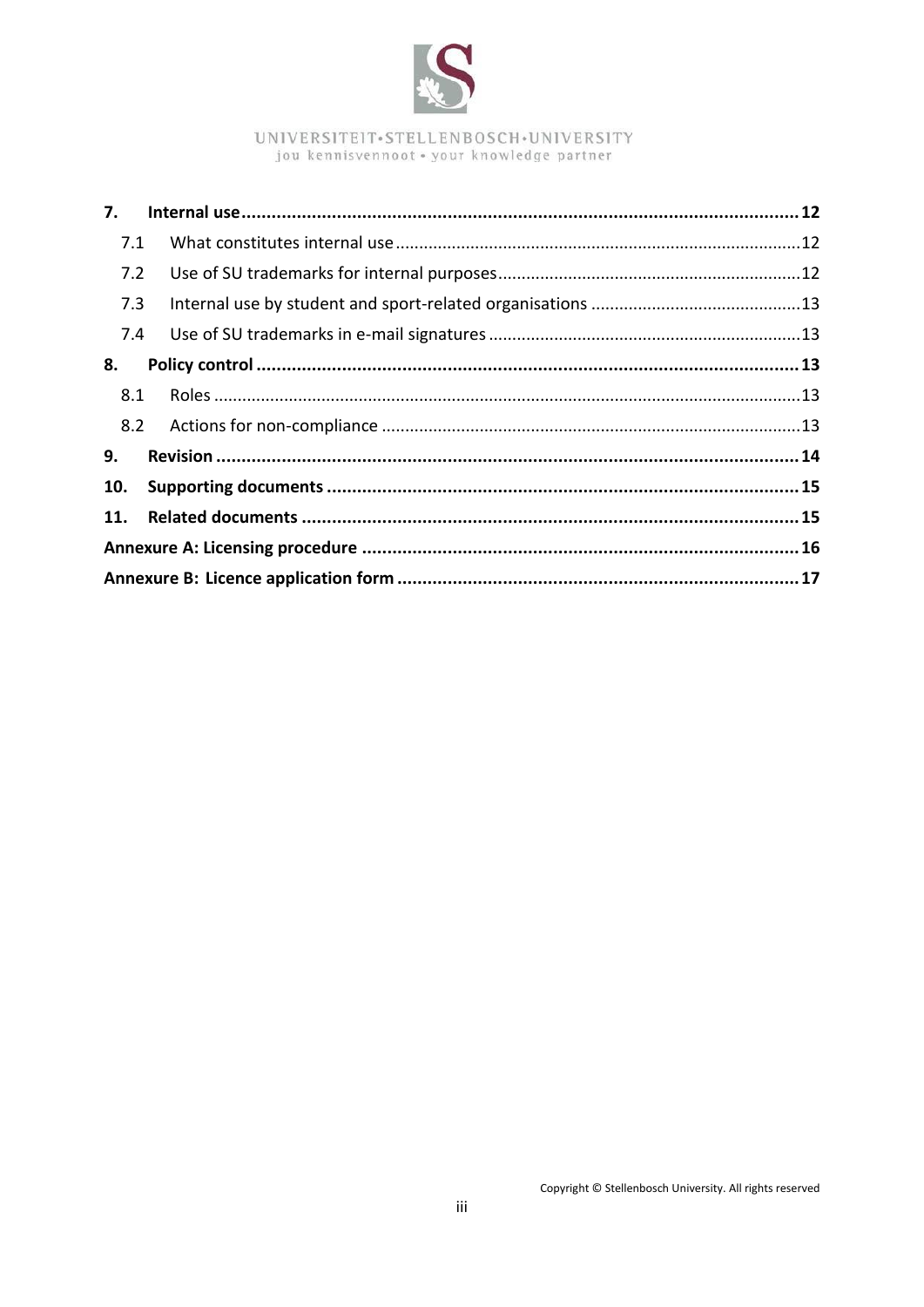

| Reference number of this document                                  |                                                                                                                      |
|--------------------------------------------------------------------|----------------------------------------------------------------------------------------------------------------------|
| <b>HEMIS</b> classification                                        |                                                                                                                      |
| <b>Purpose</b>                                                     | To formulate a policy for regulating the use and<br>licensing of Stellenbosch University trademarks                  |
| <b>Type of document</b>                                            | Policy                                                                                                               |
| <b>Accessibility</b>                                               | General (internal)                                                                                                   |
| Date of implementation                                             | 01/10/2016                                                                                                           |
| <b>Revision frequency</b>                                          | Every five years from the date of<br>implementation, or sooner if circumstances<br>require                           |
| <b>Previous revisions</b>                                          | <b>New</b>                                                                                                           |
| <b>Owner of these rules</b>                                        | <b>Chief Operating Officer</b>                                                                                       |
| Institutional functionary (curator)<br>responsible for these rules | Senior Director: Innovation & Business<br>Development                                                                |
| Date of approval                                                   | 26/09/2016                                                                                                           |
| <b>Approved by</b>                                                 | <b>Stellenbosch University Council</b>                                                                               |
| <b>Keywords</b>                                                    | Trademark, use of trademark, licensing,<br>corporate identity, reputation, goodwill,<br>intellectual property, brand |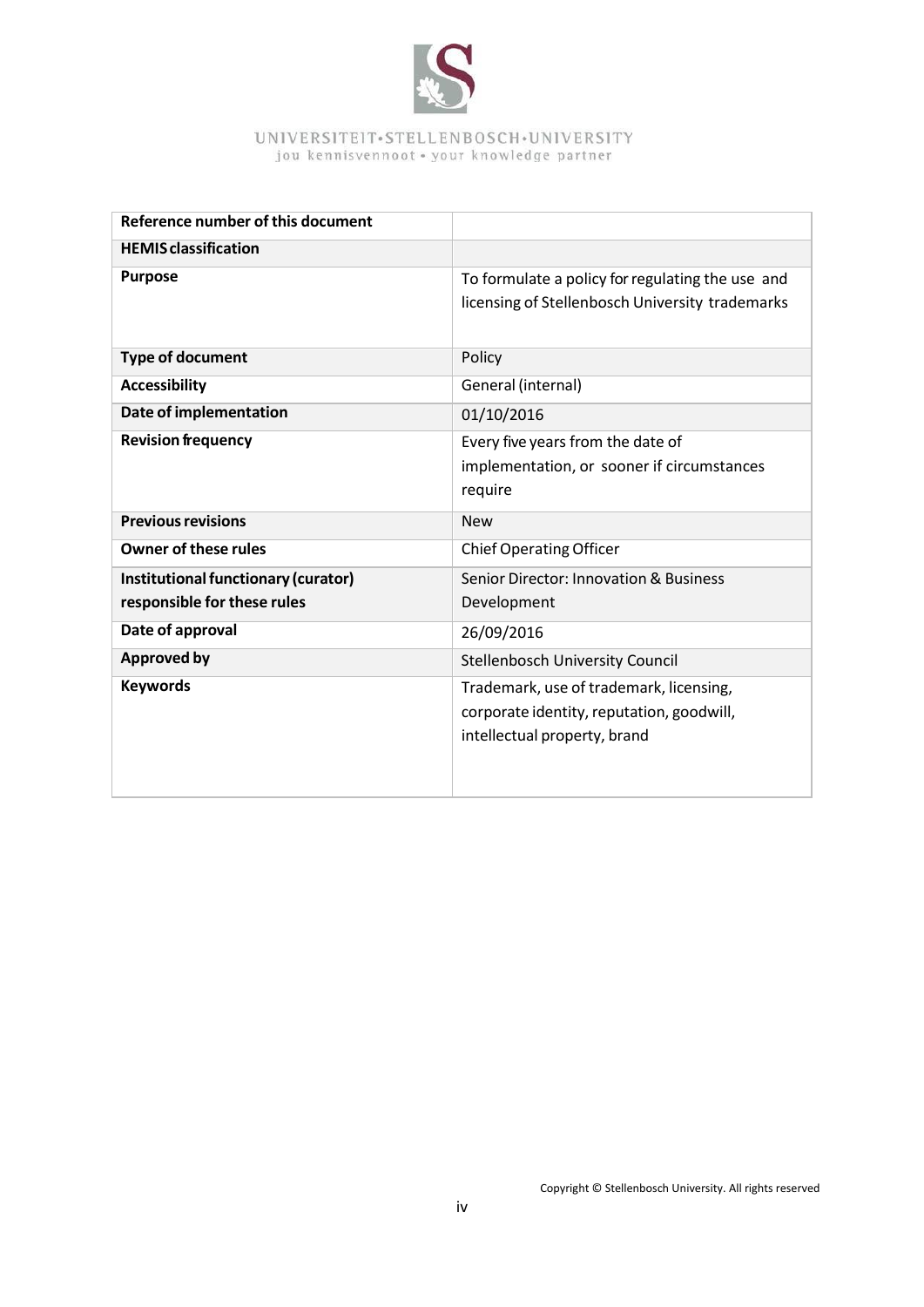

## **The essence of the policy**

The Policy in Respect of the Use and Licensing of Stellenbosch University Trademarks aims to promote and enhance the use of SU's trademarks. This will be achieved through creating awareness of the University'strademarks, the correct use and value thereof, and by providing mechanisms and standard processesto encourage the commercialisation of SU trademarks.

In order to retain SU's trademarks as unique identifiers of the University, SU needs to protect, control and monitor how these marks are used. Therefore, the primary purpose of this policy is to provide a unified strategy for the protection and usage of SU's trademarks. The policy provides guidelines for the use of these marks, which will in turn inform the monitoring of their usage.

Furthermore, protecting SU's trademarks will:

- 1. Protect the University's name, image and reputation and ensure that the use of the name by all parties is compatible with the University's standards of excellence and quality.
- 2. Promote and protect the University's name, image and reputation in a consistent and uniform manner that is compatible with the University's brand.
- 3. Ensure proper control over the use of trademarksthat have come to be associated with the University and regulate the restrictions on the use of these marks.
- 4. Prevent misleading or inaccurate portrayals of the University's relationship to others or activities and prevent others from taking advantage of the University's goodwill.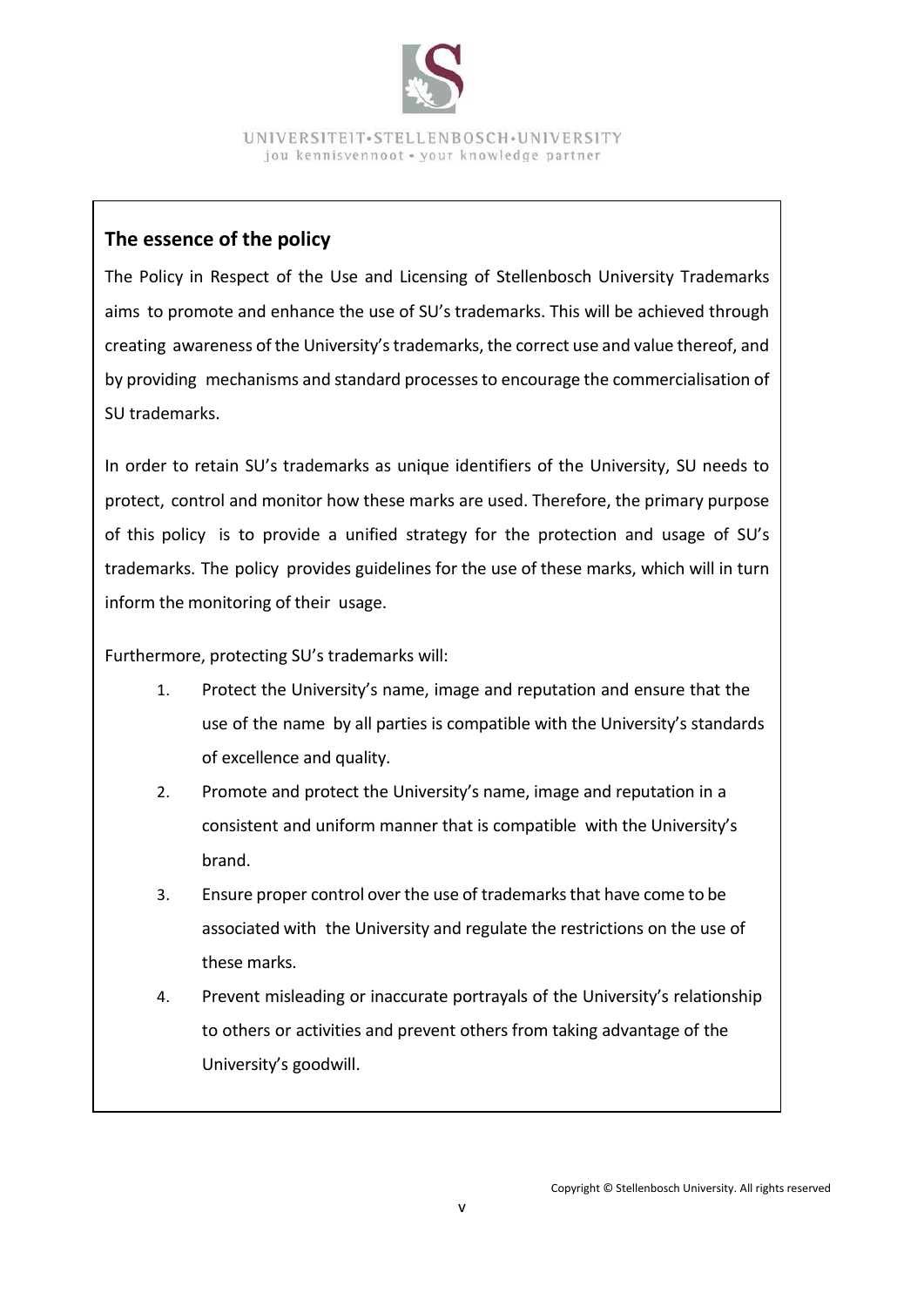

#### <span id="page-5-0"></span>**1. Introduction**

Stellenbosch University (hereinafter referred to as 'SU') is internationally well- known for excellence in the field of research and development and high teaching standards. SU has established a reputation of being a leading centre of tertiary education, which attracts local as well as international students and researchers. This reputation, which attaches to the visual aspects of SU's name and branding, is one of SU's most valuable assets and must be carefully developed, managed and protected.

SU's identifying marks are intended to distinguish its name, goods and services from those of other tertiary education providers and serve as instant identifiers of the excellence and quality of the institution. As identifiers of SU's goods and services, they become important assets, which, if properly used and managed, give SU a unifying look that is critical to public recognition. This look becomes identified with SU and the quality and excellence of its goods and services.

SU owns and controls its name and other marks that have become associated with the institution. The widely recognised Stellenbosch University name and its associated seals, marks and symbols represent the high calibre of SU'sfaculty and students and convey the quality and breadth of SU's accomplishments. The faculty, students and staff all share in the benefits that are associated with SU's name and marks, and therefore share in the responsibilities concerning their use.

This trademark use and licensing policy has been developed to protect the integrity of SU's trademarks and to ensure that such marks are used only in an appropriate manner. The licensing provisions of this policy will enhance the image of the University by authorising the use of its marks only on high quality and tasteful merchandise and apparel and that each licensed use reflects positively on and generates revenue for SU.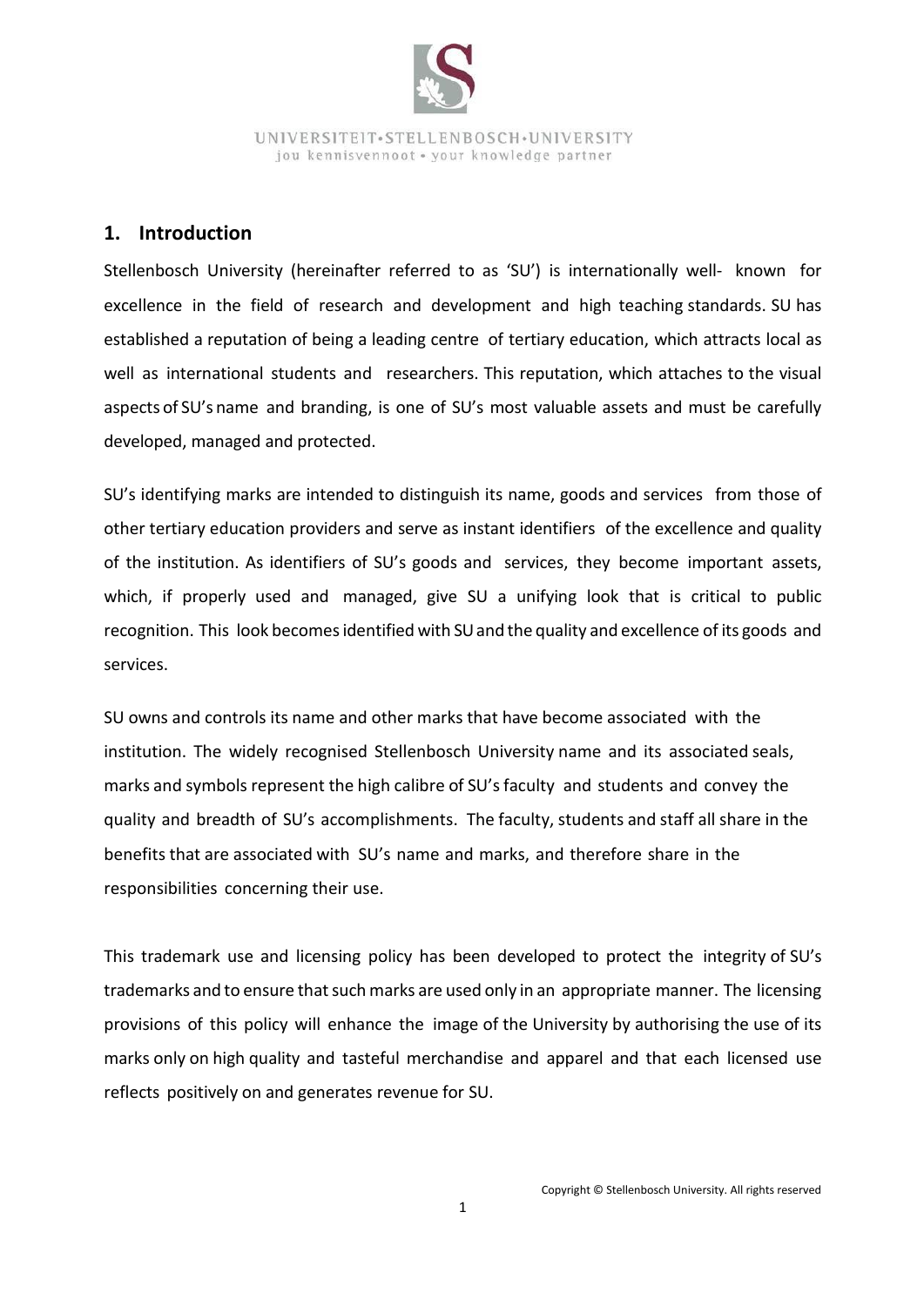

The University's trademark is also associated with excellent academic products, including SU short courses, academic programmes, and qualifications.

For all these reasons, it is important to SU that its staff, students, stakeholders, role-players and the wider community as a whole recognise the importance of monitoring and protecting these trademarks and become knowledgeable and skilful in their protection. As such, this policy is intended to provide information and guidance to these groups in respect of the use and licensing of SU's trademarks.

## <span id="page-6-0"></span>**2. Implementation of the policy**

In relation to trademarks, paragraph 2.5 of the Policy in respect of the Exploitation of Intellectual Property provides, inter alia, that "SU reserves the right to licence its name or registered trademark to commercial partners". This trademark use and licensing policy has been created to give effect to the above provision.

SU has delegated the responsibility of regulating the use of SU's trademarks, granting approval for the use of SU's trademarks, and processing and approving of licence applications to Innovus, the Division responsible for the protection and management of SU's portfolio of intellectual property. A Trademark Office (TMO) will be housed within Innovus to deal with the day-to-day operations of implementing the policy.

The role of Corporate Communications in implementing the policy is particularly important, and they will work closely with Innovus and other role-players and stakeholders in this regard.

The rules and guidelines of this policy must be read in conjunction with the SU Corporate Identity Guide (maintained and managed by Corporate Communications), which is available on SU's website.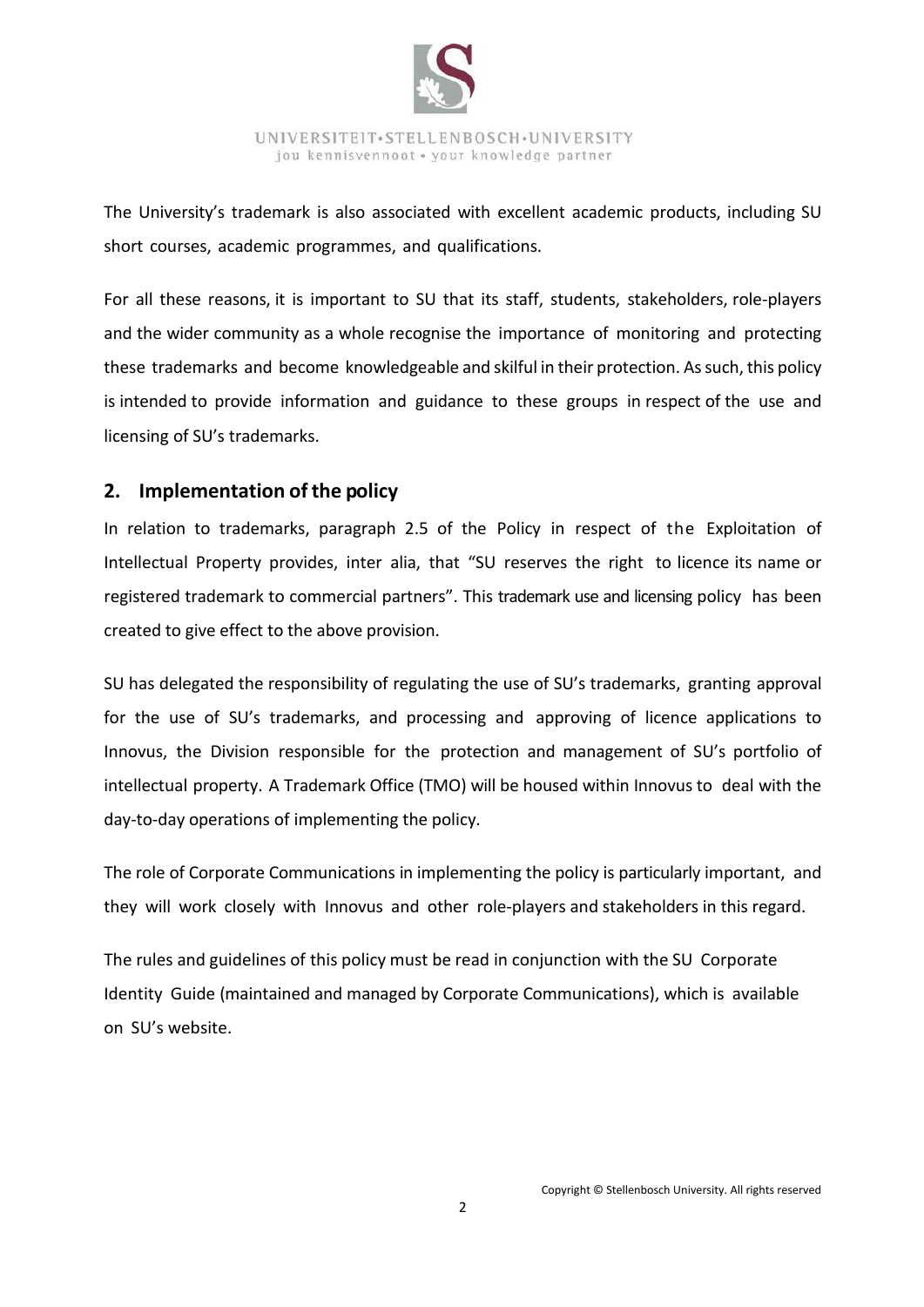

# <span id="page-7-0"></span>**3. Definitions**

| <b>Artistic works</b>        | Means paintings, sculptures, drawings, engravings, photographs,       |  |  |  |
|------------------------------|-----------------------------------------------------------------------|--|--|--|
|                              | works of architecture - being either buildings or models of           |  |  |  |
|                              | buildings - or works of craftsmanship, irrespective of their artistic |  |  |  |
|                              | quality.                                                              |  |  |  |
| Goods                        | Includes merchandise, wares, stock, commodities, produce,             |  |  |  |
|                              | products, articles, imports and exports.                              |  |  |  |
| <b>Innovus</b>               | Is the University's industry interaction and innovation division.     |  |  |  |
|                              | Innovus has been designated as the Office of Technology               |  |  |  |
|                              | Transfer for SU in compliance with article 6 of the Intellectual      |  |  |  |
|                              | Property Rights from Publicly Financed Research and Development       |  |  |  |
|                              | Act, No 51 of 2008.                                                   |  |  |  |
| Intellectual property (IP)   | Encompasses registerable and non-registerable inventions,             |  |  |  |
|                              | expertise, trademarks, trade secrets, copyrights, designs and         |  |  |  |
|                              | plant breeders' rights that have come about through the mental        |  |  |  |
|                              | efforts, insight, imagination, knowledge and creativity of humans.    |  |  |  |
|                              |                                                                       |  |  |  |
| <b>Intellectual property</b> | Refers to IP as defined above, of which the exclusive right of        |  |  |  |
| <b>Rights (IPRs)</b>         | ownership, with the attendant rights and obligations, belongs by      |  |  |  |
|                              | law to a natural or a legal person (company, trust or institution).   |  |  |  |
| <b>Literary works</b>        | Means novels, stories and poetical works, dramatic works, stage       |  |  |  |
|                              | directions, cinematograph film scenarios and broadcasting             |  |  |  |
|                              | scripts, textbooks, treatises, histories, biographies, essays and     |  |  |  |
|                              | articles; encyclopaedias and dictionaries; letters, reports and       |  |  |  |
|                              | memoranda; lectures, speeches and sermons; and tables and             |  |  |  |
|                              | compilations, including tables and compilations of data stored or     |  |  |  |
|                              | embodied in a computer or a medium used in conjunction with a         |  |  |  |
|                              | computer, irrespective of literary quality, and in whatever mode or   |  |  |  |
|                              | form expressed.                                                       |  |  |  |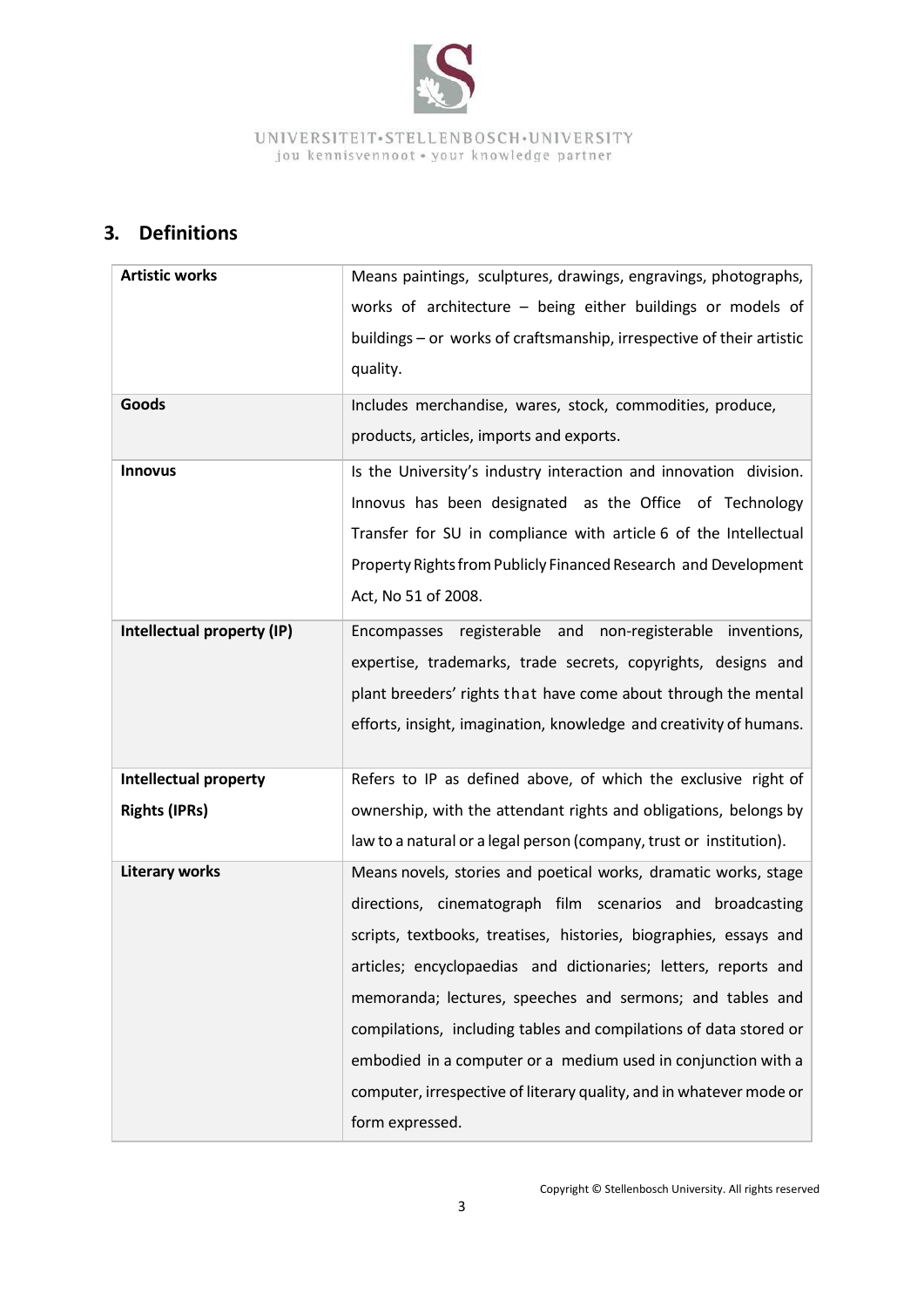

| <b>Mark</b>                   | Means any sign capable of being represented graphically,                                                                                                                                                        |  |  |
|-------------------------------|-----------------------------------------------------------------------------------------------------------------------------------------------------------------------------------------------------------------|--|--|
|                               | including a device, name, signature, word, letter, numeral,                                                                                                                                                     |  |  |
|                               | shape, configuration, pattern, ornamentation, colour or                                                                                                                                                         |  |  |
|                               | container for goods, or any combination of the aforementioned.                                                                                                                                                  |  |  |
| SU                            |                                                                                                                                                                                                                 |  |  |
|                               | The acronym SU includes all professional services departments,                                                                                                                                                  |  |  |
|                               | divisions, faculties, institutes, bureaus, units, centres, spin-out                                                                                                                                             |  |  |
|                               | companies, affiliated organisations and organisations formally                                                                                                                                                  |  |  |
|                               | registered with Stellenbosch University.                                                                                                                                                                        |  |  |
| <b>Trademark</b>              | A trademark is a form of protectable intellectual property. It is a                                                                                                                                             |  |  |
|                               | mark used or proposed to be used by a person in relation to                                                                                                                                                     |  |  |
|                               | goods or services for the purpose of distinguishing the goods                                                                                                                                                   |  |  |
|                               | or services in relation to which the marks is used or proposed                                                                                                                                                  |  |  |
|                               | to be used from the same kind of goods or services connected in                                                                                                                                                 |  |  |
|                               | the course of trade with any other person. A trademark is                                                                                                                                                       |  |  |
|                               | designated by the following symbols:                                                                                                                                                                            |  |  |
|                               | $TM -$ used for unregistered trademarks to indicate an assertion                                                                                                                                                |  |  |
|                               | to potential infringers that a name, slogan, logo or other                                                                                                                                                      |  |  |
|                               | indicator is a trademark                                                                                                                                                                                        |  |  |
|                               | - for registered trademarks                                                                                                                                                                                     |  |  |
| <b>Unregistered trademark</b> | Means a common law trademark that has not been formerly                                                                                                                                                         |  |  |
|                               | registered in terms of South African legislation.                                                                                                                                                               |  |  |
| <b>Brand vs Trademark</b>     | Although the two terms are often used in very similar ways, it is                                                                                                                                               |  |  |
|                               | important to note that a trademark is granted by a                                                                                                                                                              |  |  |
|                               | trademark and patent office, and is a legal device that protects                                                                                                                                                |  |  |
|                               | the owner in case of the unlawful use thereof. A brand,                                                                                                                                                         |  |  |
|                               |                                                                                                                                                                                                                 |  |  |
|                               | time with consistent quality that is appreciated by stakeholders.                                                                                                                                               |  |  |
|                               |                                                                                                                                                                                                                 |  |  |
|                               |                                                                                                                                                                                                                 |  |  |
|                               |                                                                                                                                                                                                                 |  |  |
|                               | however, is less tangible and is developed over a course of<br>It also encompasses the image and reputation of an institution<br>among its stakeholders and their sense of affiliation with the<br>institution. |  |  |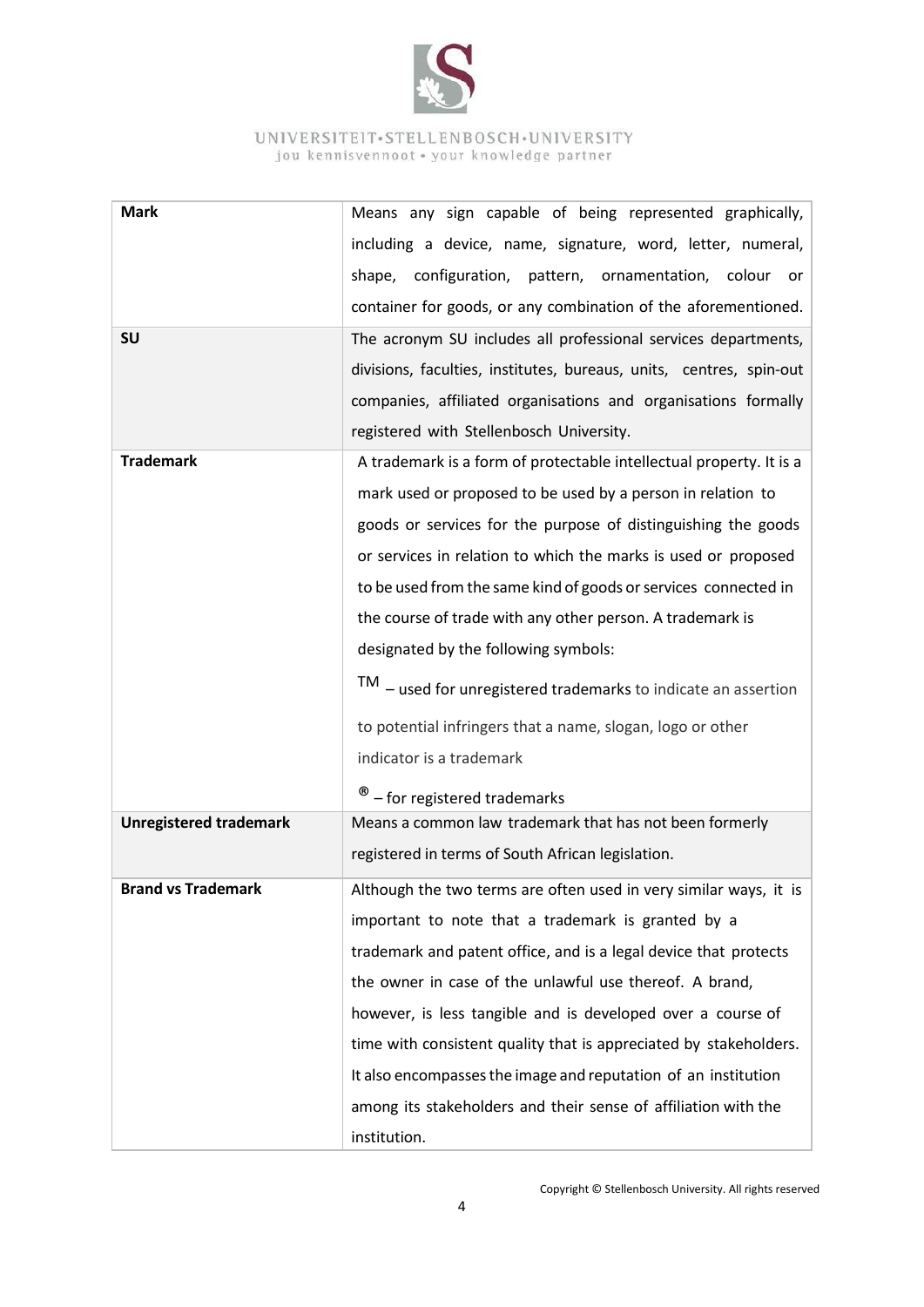

# <span id="page-9-0"></span>**4. Aims of the policy**

The policy has the following specific aims:

- a) To ensure correct use of SU's trademarks.
- b) To mitigate illegal or inappropriate uses of SU's trademarks.
- c) To protect the University from liability risk with regard to the use of its trademarks.
- d) To regulate the process(es) of granting authorisation forlegitimate internal and external use of SU's trademarks.
- e) To designate the individuals authorised to approve the use of SU'strademarks and to describe the procedure for obtaining such approval.
- f) To ensure that any goods or services that bear SU's trademarks do not harm the integrity and reputation of the University.
- g) To ensure that any goods or services that bear SU's trademarks maintain and enhance the goodwill of the University, promoting and supporting an increased awareness of the University.
- h) To ensure that any goods or services that bear SU's trademarks are of a high quality and are used only for goods and services with which the University has chosen to associate itself and has assumed some level of responsibility.
- i) To ensure that the University secures a legitimate and appropriate commercial value for the use of the trademarksin order to generate revenue for the University
- j) To provide fair and equitable treatment of all licence holders.
- k) To ensure SU's trademarks are not diluted, diminished, or tarnished in any way.

## <span id="page-9-1"></span>**5. Policy principles**

This policy recognises the value and integrity of the SU brand. In line with the values of SU, namely Excellence, Shared Accountability, Empathy, Innovation and Leadership in Service of Others, the value of SU's name and trademarks may not be eroded.

#### <span id="page-9-2"></span>**6. Policy provisions**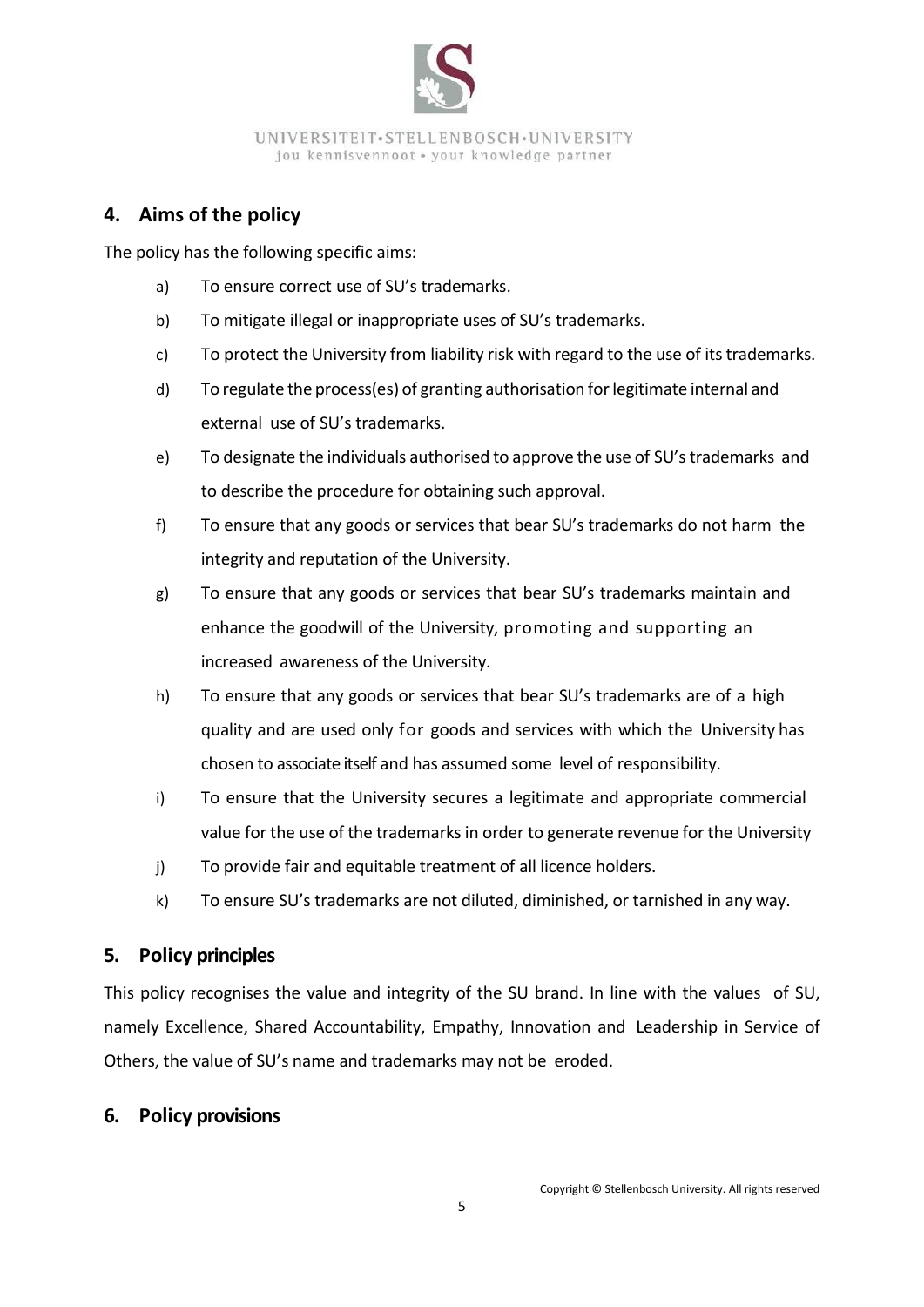

## <span id="page-10-0"></span>*6.1 Ownership of Stellenbosch University trademarks*

SU is the owner of all rights, titles and interests in respect of a number of registered and unregistered trademarks in South Africa that are representative of the University and are associated with SU. These trademarks are the sole property of SU, and the University has the exclusive right to assign, license, or transfer any of its marks to any other person or entity.

SU reserves all its rights in respect of all such trademarks to the fullest extent of the law.

# <span id="page-10-1"></span>*6.2 Trademarks covered by this policy*

The trademarks covered by this policy include all trademarks applied for and/or registered in the name of SU in terms of South African national legislation, as well as the unregistered trademarks of the University. These trademarks include, but are not limited to, the SU name, crest and corporate logo and the Maties logo.

This policy also extends to all other signs and indicators used by the University that suggest an association or a connection with the goods or services provided by SU, including, but not limited to, the words 'Matie', 'Matieland' and 'Coetzenburg', as well as the corporate and faculty colours, emblems, names and logos that have been or will be developed by the various SU entities.

## <span id="page-10-2"></span>*6.3 Applicability*

This policy applies to all SU staff, students, post-doctoral researchers, visiting lecturers, academic departments, ad hoc groups, professional support services divisions or departments, alumni organisations, student organisations and sports teams.

This policy applies to the use of SU'strademarks in any media or form, including, but not limited to, their use in literary works (whether in print or electronic use), incorporation into artistic works (in print or electronic use), use on or in close relation to goods, use in relation to services, incorporation into the name of groups or organisations, incorporation into websites and in domain names.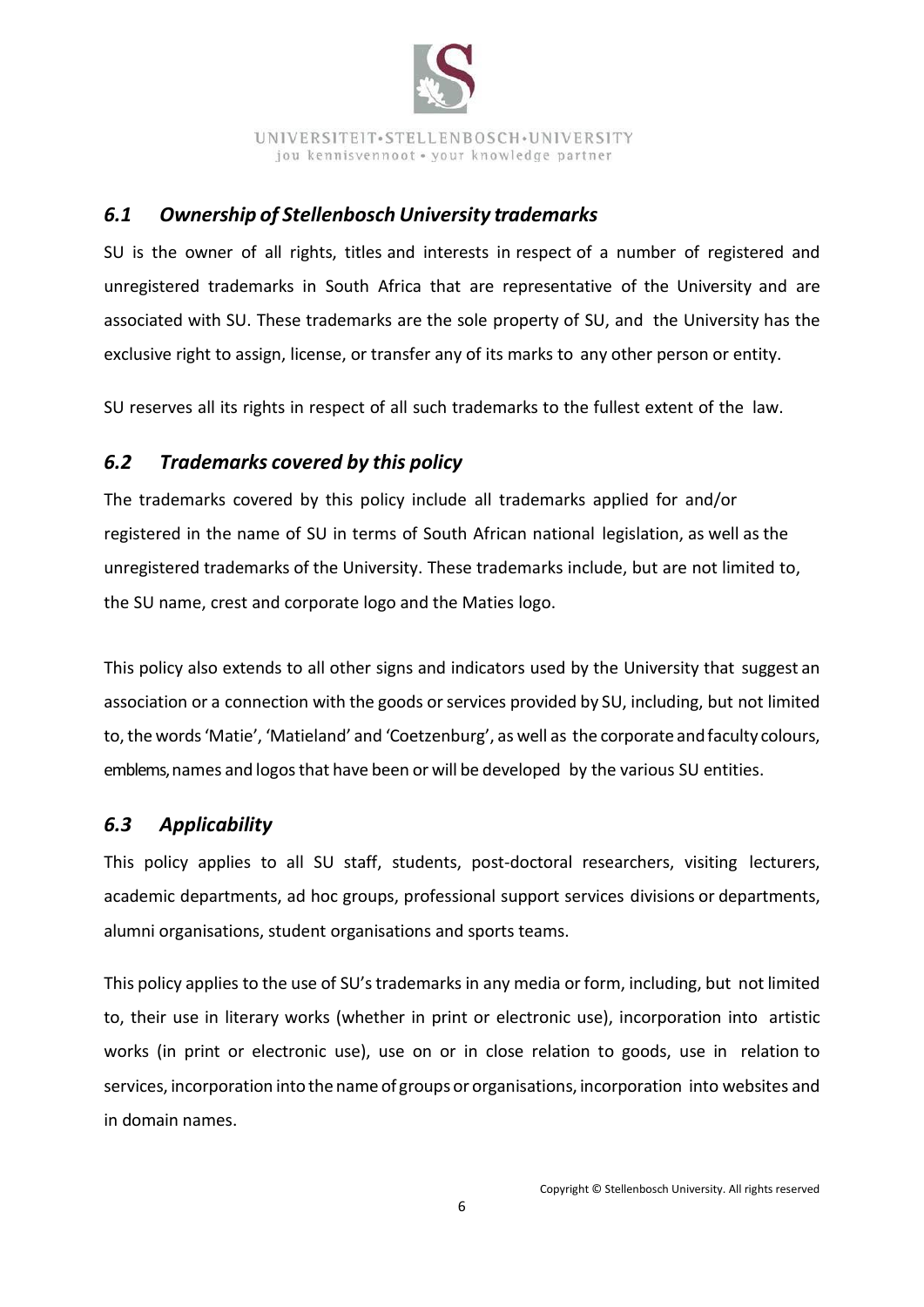

## <span id="page-11-0"></span>*6.4 Use of trademarks*

All uses of SU trademarks must comply with the standards outlined in the provisions below.

#### <span id="page-11-1"></span>*6.4.1 No alterations*

All uses of SU trademarks must comply with the University's design standards as comprehensively set forth in the SU Corporate Identity Guide. University marks may not be modified in any way without prior written approval from the COO or his delegated authority.

#### <span id="page-11-2"></span>*6.4.2 Approval*

All uses of SU trademarks for commercial purposes require prior written approval from Innovus, as delegated by the COO. In addition, certain instances of non-commercial use also require prior written approval from Innovus in accordance with the provisions below. Approval for use on a once-off basis and in relation to specific goods or services does not constitute approval for the repeated use of a trademark, or in connection with the provision of any other goods or services.

#### <span id="page-11-3"></span>*6.4.3 Co-branding*

SU trademarks may not be used in conjunction with the name or trademarks of any other entity without the prior written permission of Innovus and such other entity. If permission is granted to use an SU trademark in conjunction with another entity's trademark, the marks must be clearly distinct and separate from each other, and the SU trademark must not be overshadowed or diminished in any way in comparison to the other entity's trademark. SU reserves the right to impose such further conditions and/or restrictions as may be deemed appropriate in each case.

#### <span id="page-11-4"></span>*6.4.4 Endorsements*

SU trademarks may not be used in any manner that suggests or implies the University's endorsement of any organisation, movement, company, product, service, political party or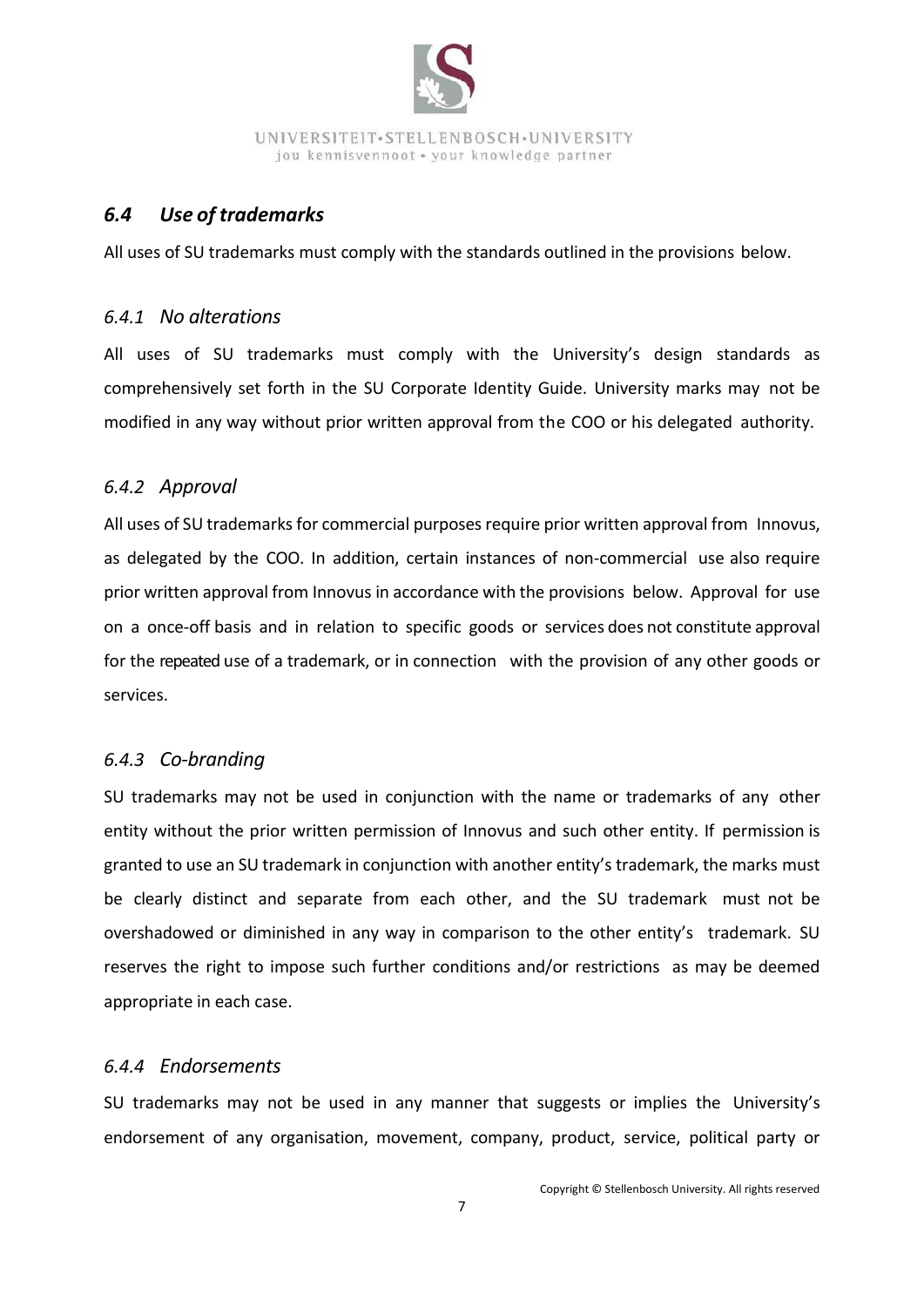

view, religious organisation or belief without prior written approvalfrom Innovus. Any request for such permission must set forth reasons for the use of SU trademarks, together with such implication or association.

#### <span id="page-12-0"></span>*6.4.5 Non-discrimination*

SU trademarks may not be used in any way that discriminates or implies discrimination against any person or group based on race, gender, sex, pregnancy, marital status, ethnic or social origin, colour, sexual orientation, age, disability, religion, conscience, belief, culture, language or birth, or in any other way that would be a violation of the University's non-discrimination policies and practices.

#### <span id="page-12-1"></span>*6.4.6 Designation symbols*

 $\ddot{\phantom{a}}$ 

All uses of SU's registered trademarks will, wherever practicable, incorporate the word registered or the ® symbol. All other marks and slogans will, wherever practicable, incorporate the use of the ™ symbol.

## <span id="page-12-2"></span>*6.4.7 Use of trademarks on goods or in relation to the provision of services*

SU trademarks are intended to present a positive image of the University. The final determination asto whether the intended use of any SU trademark presents a positive image of the University will be at the discretion of the COO of SU.

The use of SU trademarks will not be approved, subject to certain limited exceptions1 upon or in relation to certain types of goods, or in relation to the provision of certain types of services. These include, but are not limited to, the following:

- alcoholic beverages including beer, wine and liquor, or services relating to these goods;
- inherently dangerous products including firearms, explosives and fuels, or services relating to these goods;

<sup>1</sup> In this regard, please refer to the provisions relating to alcoholic products, under section 6.5.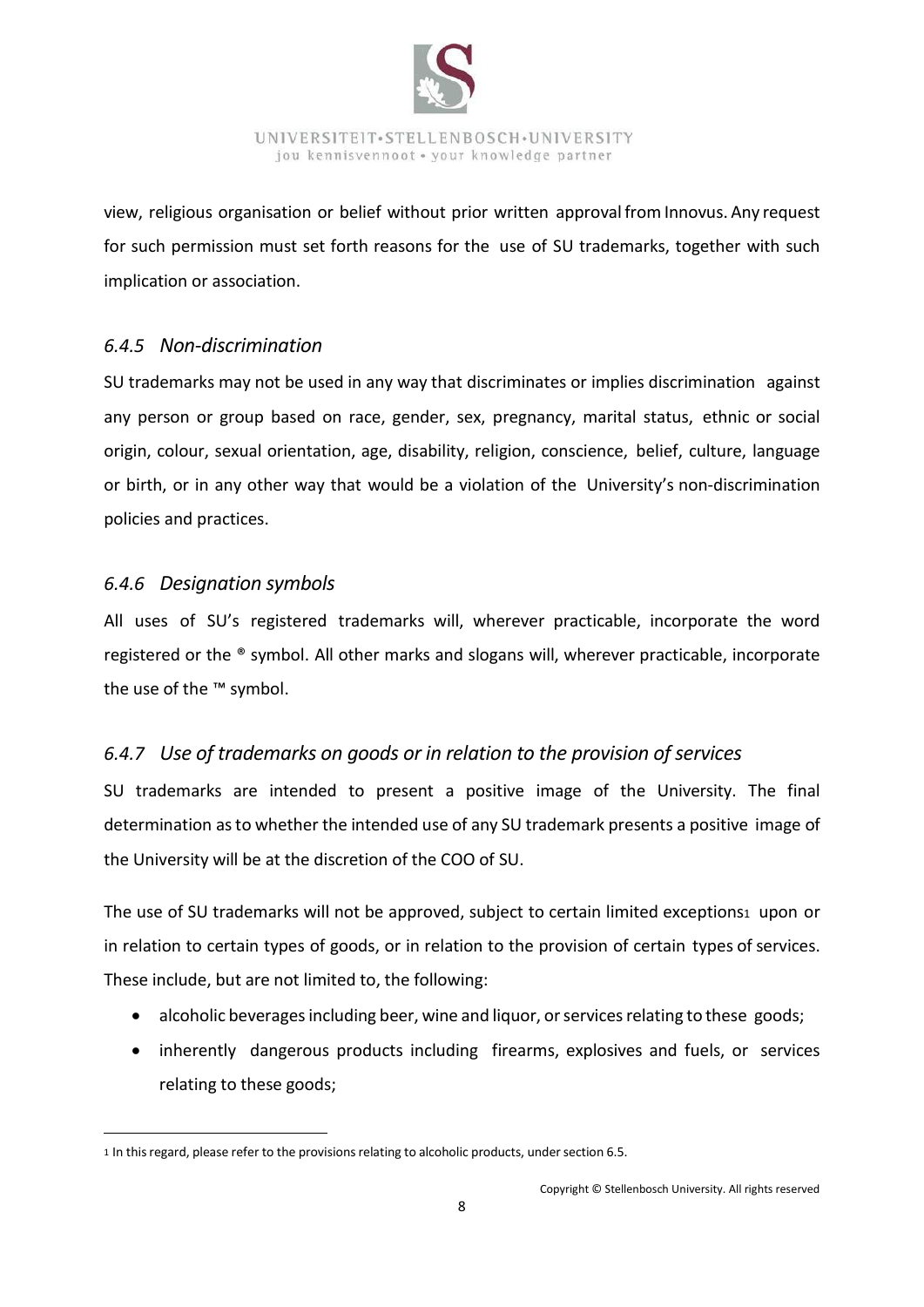

- tobacco-related products or services;
- illegal drug-related products or services;
- obscene or disparaging products or services, including, but not limited to, nude photographs, caricatures, poster art or designs that would tend to damage the reputation or degrade the goodwill of SU, as represented by its trademarks;
- sexually suggestive products or services;
- products or services that present an unacceptable risk of liability; and
- products or services that are harmful to the mission or image of the institution or will taint or undermine its goodwill.

#### <span id="page-13-0"></span>*6.4.8 Artwork and design restrictions*

Certain artworks or designs will not be approved for use in conjunction with SU trademarks, subject to certain limited exceptions2, including, but not limited to:

- art depicting the use or endorsement of alcohol;
- art depicting the use or endorsement of illegal drugs;
- art depicting the use or endorsement of tobacco products;
- art depicting the use or endorsement of firearms or any other weapons;
- art depicting the use or endorsement of racist, sexist, hateful, demeaning or degrading language or statements;
- art depicting profanity;
- art depicting gambling;
- art depicting sexual acts;

 $\ddot{\phantom{a}}$ 

- art depicting statements impugning SU or any other university in any manner; or
- art or designs incorporating IP not owned by SU, unless written permission for such use is received from the IPR owner.

<sup>2</sup> In this regard, please refer to the provisions relating to alcoholic products under section 6.5.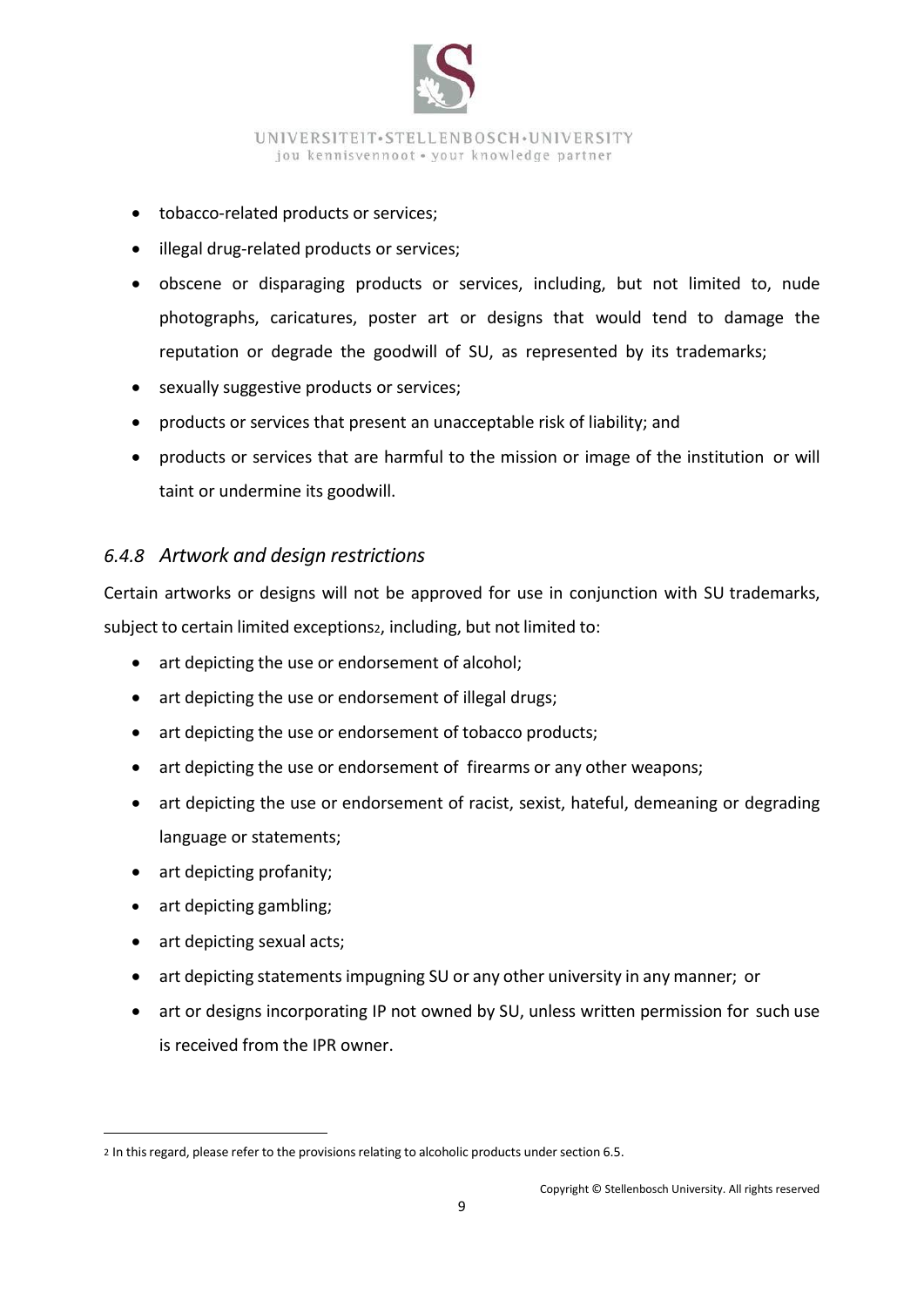

## <span id="page-14-0"></span>*6.4.9 Appropriate use of trademarks*

SU reserves the right to disapprove any use of its trademarks, even if such use is not explicitly prohibited by this policy.

## <span id="page-14-1"></span>*6.5 Use of trademarks in relation to wine and wine-related products*

The Stellenbosch Winelands region has a long-standing cultural and economic heritage and is the leading centre for viticulture and vinicultural research in South Africa.

SU has a recognised history of engagement with the sciences of the vine and the wine, and is in close association with the South African grape and wine industries. For this reason, special provision has been made for the use of SU trademarks in relation to wine products.

The use of SU's trademarksin relation to wine and wine-related articles will be approved only if the marks are used in a wholesome and tasteful manner that does not taint or undermine the reputation and goodwill of the University.

#### <span id="page-14-2"></span>*6.6 Licensing*

#### <span id="page-14-3"></span>*6.6.1 Introduction*

The COO of SU has the responsibility of regulating the use of SU's trademarks, both internally and externally, and is responsible for the administration and management of all trademark-licence agreements. The COO has delegated the responsibility of negotiating and processing licence applications and granting approval for the use of SU trademarks to Innovus.

Any entity wanting to use SU's trademarks on or in connection with products, or for the provision of services, must be licensed to do so by Innovus in terms of the provisions of this policy. All licence applications are subject to the approval of Innovus.

The following guidelines provide specific information on the procedures for licensing SU trademarks.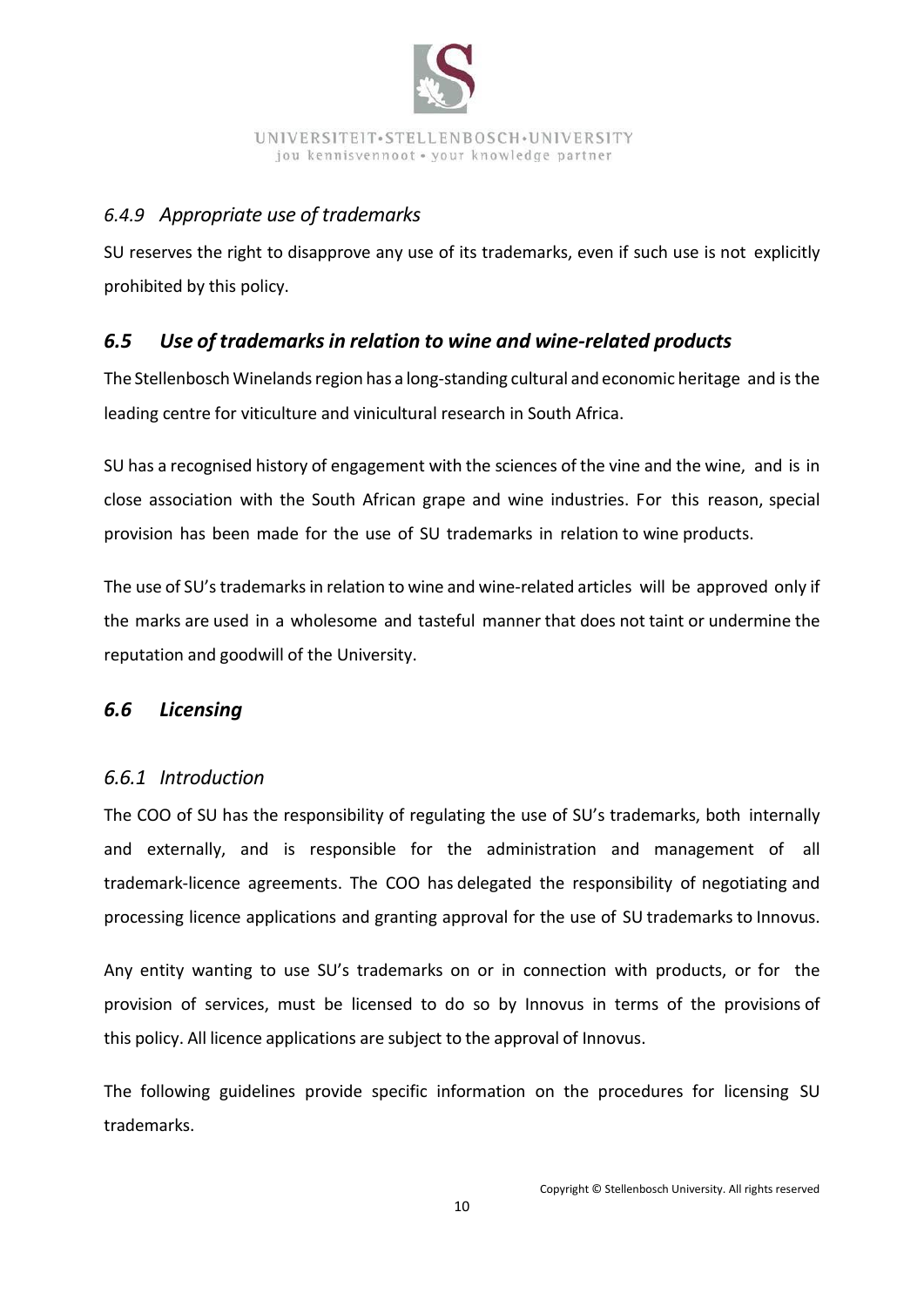

## <span id="page-15-0"></span>*6.6.2 Licence required for all commercial uses of SU trademarks*

All entities intending to use SU marks, either internally or externally, in connection with the commercial sale or resale of goods, or the commercial provision of services must be licensed to do so. A written licence agreement from Innovus is required whether the commercial use will be ongoing or associated with a one-time event.

## <span id="page-15-1"></span>*6.6.3 Non-commercial uses that require prior approval*

Most non-commercial uses of SU marks by University entities do not require a licence or prior approval. The provisions for internal use below apply in this regard.

All external uses of SU marks by non-university entities require prior approval, even if the proposed use is for a non-commercial purpose. External entities must submit the appropriate request form to Innovus for approval for non-commercial uses of University marks.

## <span id="page-15-2"></span>*6.6.4 Licence procedure*

The procedure for obtaining a licence through SU is included as **Annexure A**, while the appropriate licence application form constitutes **Annexure B** to this policy.

## <span id="page-15-3"></span>*6.6.5 Licensing agreement*

Successful licence applicants will be required to enter into a written trademark licensing agreement with SU. Such agreement will regulate, inter alia, the appointment and granting of the licence, the trademarks licensed and the goods or services in relation to which the licence is granted, the term of the licensing arrangement, title to intellectual property, the conditions upon which a licence will be granted, provisions regulating fees and payment, quality control and standards, appointment of and dealing with sub-licences, termination of the licence, liability of parties, accounting records and taxes, confidentiality, infringement, risk, breach of contract, and provisions relating to notices and domicilia.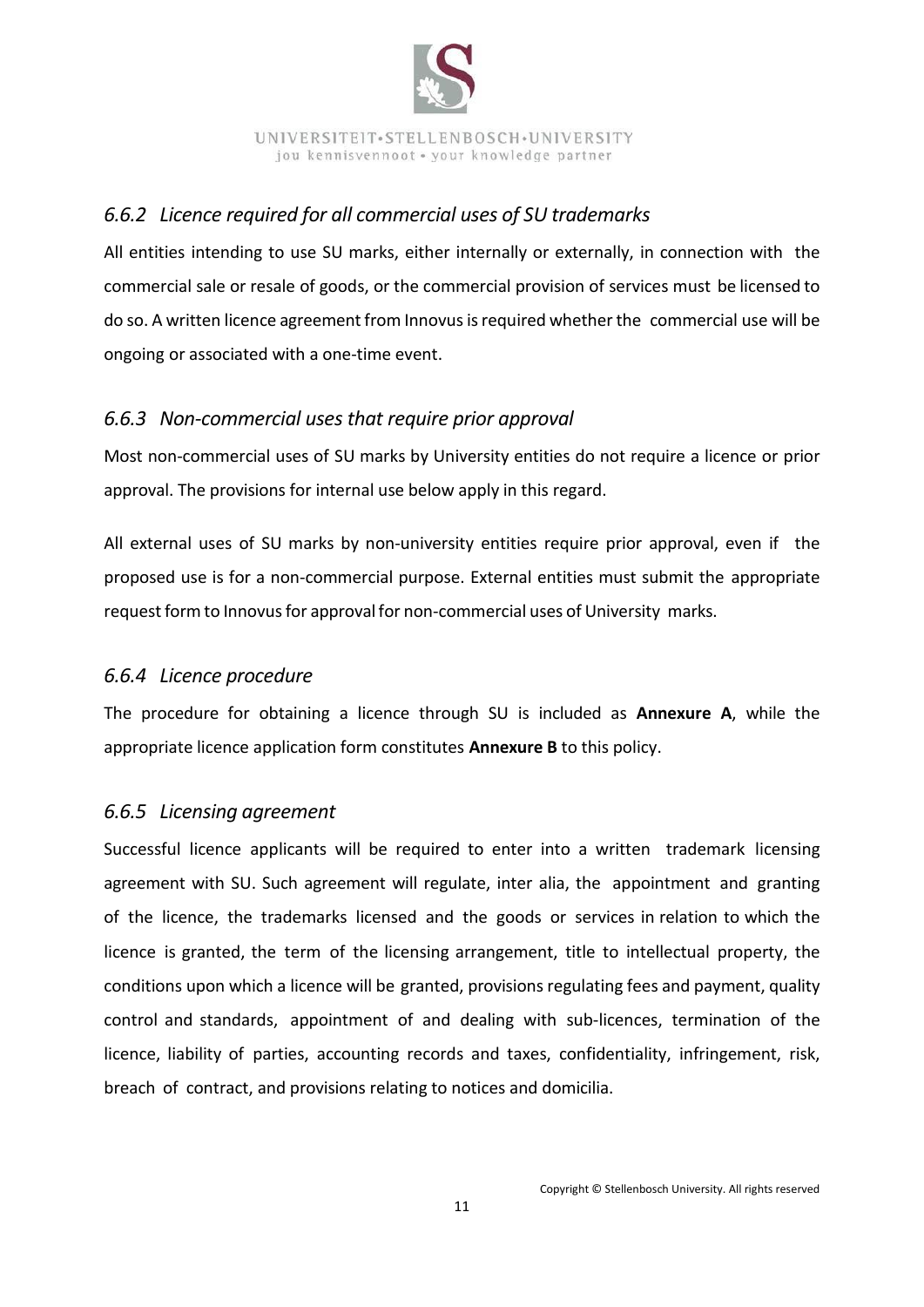

### <span id="page-16-0"></span>*6.6.6 Social and environmental responsibility*

Stellenbosch University is committed to conducting its business affairs in a socially and environmentally responsible and ethical manner. As such, SU prohibits products bearing its trademarks from being manufactured under abusive or unfair labour conditions, or in a manner that is detrimental to the environment. SU requires that all its licensees, in their application for licensing approval, disclose the names and locations of all manufacturers of merchandise bearing SU's trademarks.

## <span id="page-16-1"></span>**7. Internal use**

## <span id="page-16-2"></span>*7.1 What constitutes internal use*

Internal use is use by SU entities including faculties, departments, units, student, alumni and sport organisations that are officially recognised by the University in their ordinary course of conducting University business. Examples of internal uses include, but are not limited to, use of trademarks on stationery, business cards, reports, official publications, posters, banners, promotional materials or academic programmes, as well as electronic media.

## <span id="page-16-3"></span>*7.2 Use of SU trademarks for internal purposes*

University entities may use SU's trademarks for internal purposes as described above without prior written approval from Innovus. Such use is permitted, provided that no alterations are made to SU marks and that such marks are used and applied in strict accordance with the Corporate Identity Guide.

University entities are permitted to use SU trademarks on all internal consumption items without prior written approval from Innovus. Internal consumption items are those that bear SU trademarks but are otherwise a workplace necessity used by any entity of the University in the ordinary course of conducting business. Other than the items referred to in paragraph 7.1 of this document, examples of internal consumption include advertising material for departmental services, equipment and supplies, and any apparel required to be worn by employees.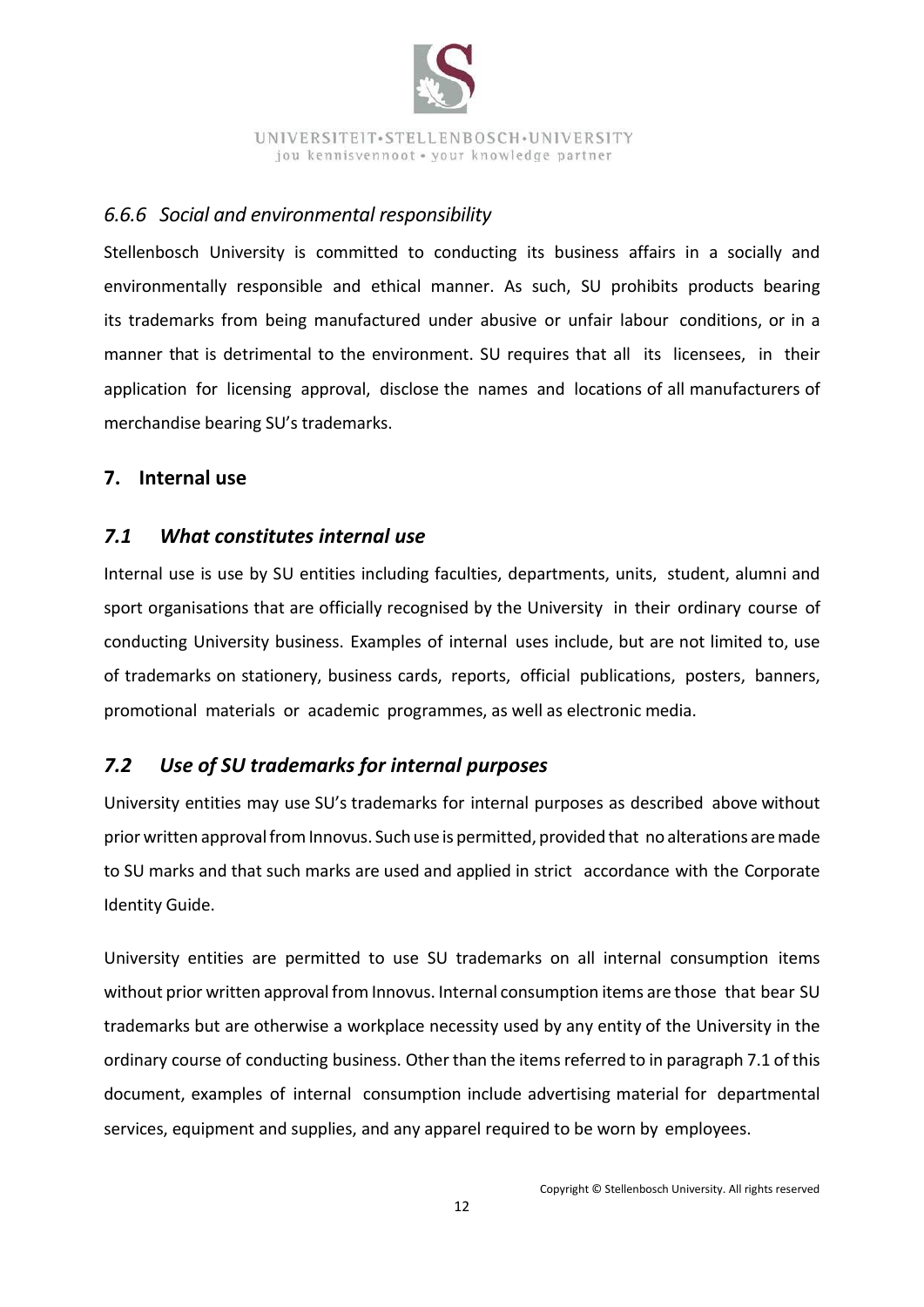

## <span id="page-17-0"></span>*7.3 Internal use by student and sport-related organisations*

Registered student organisations or sports clubs may use SU trademarks in their names, titles, publications, and letterheads in a manner that is fair and consistent with the rules applicable to such organisations or clubs. Use of SU's trademark by student and sport-related groups or organisations may not be portrayed in a manner that is detrimental to or that will tarnish the reputation of the University.

## <span id="page-17-1"></span>*7.4 Use of SU trademarks in e-mail signatures*

All uses by University staff and students of SU trademarks in e-mail signatures must conform to the design standards set forth in the Corporate Identity Guide or the applicable faculty guidelines. E-mail signatures that incorporate SU trademarks may not be altered in any way without prior written approval from Innovus.

## <span id="page-17-2"></span>**8. Policy control**

Innovus protects SU trademarks and is authorised to prosecute misuse of its trademarks to the fullest extent of the law.

## <span id="page-17-3"></span>*8.1 Roles*

- 8.1.1 The policy custodian is responsible for the formulation, approval, reviewing, communication and monitoring of the policy.
- 8.1.2 Innovus has a delegated responsibility for the implementation and general management of the policy.
- 8.1.3 Corporate Communications is responsible for compiling, maintaining and implementing the SU's Corporate Identity Guide and for SU brand management.

## <span id="page-17-4"></span>*8.2 Actions for non-compliance*

*8.2.1* Any breaches of or non-compliance with the policy must be reported to the policy owner and the SU's Risk Management Committee.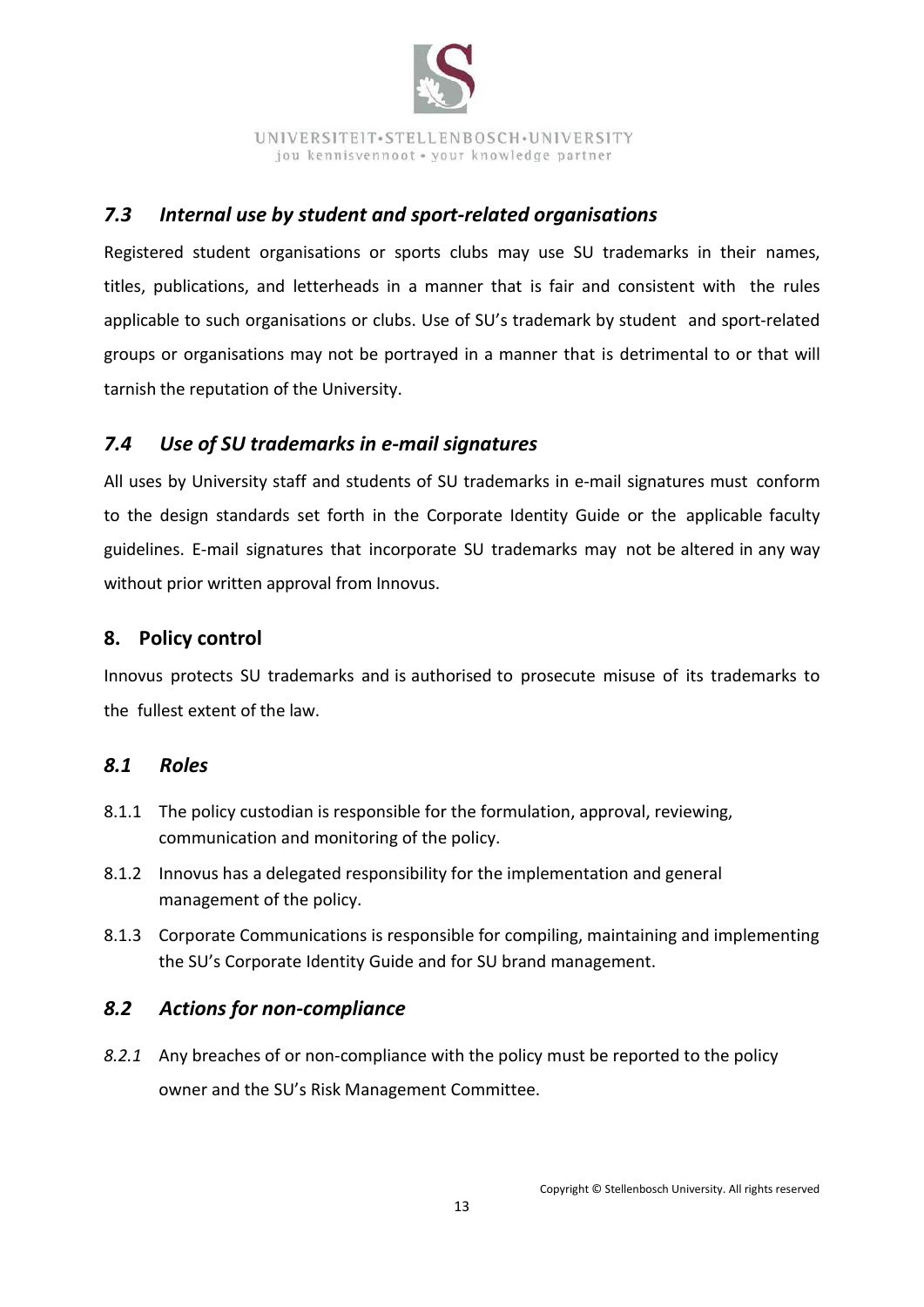

*8.2.2* All instances of non-compliance with the policy, and when duly advised by the policy owner, will be dealt with within the normal lines of management in terms of SU's disciplinary policy and procedures.

## <span id="page-18-0"></span>**9. Revision**

<span id="page-18-1"></span>This policy will be revised every five years or sooner if circumstances require.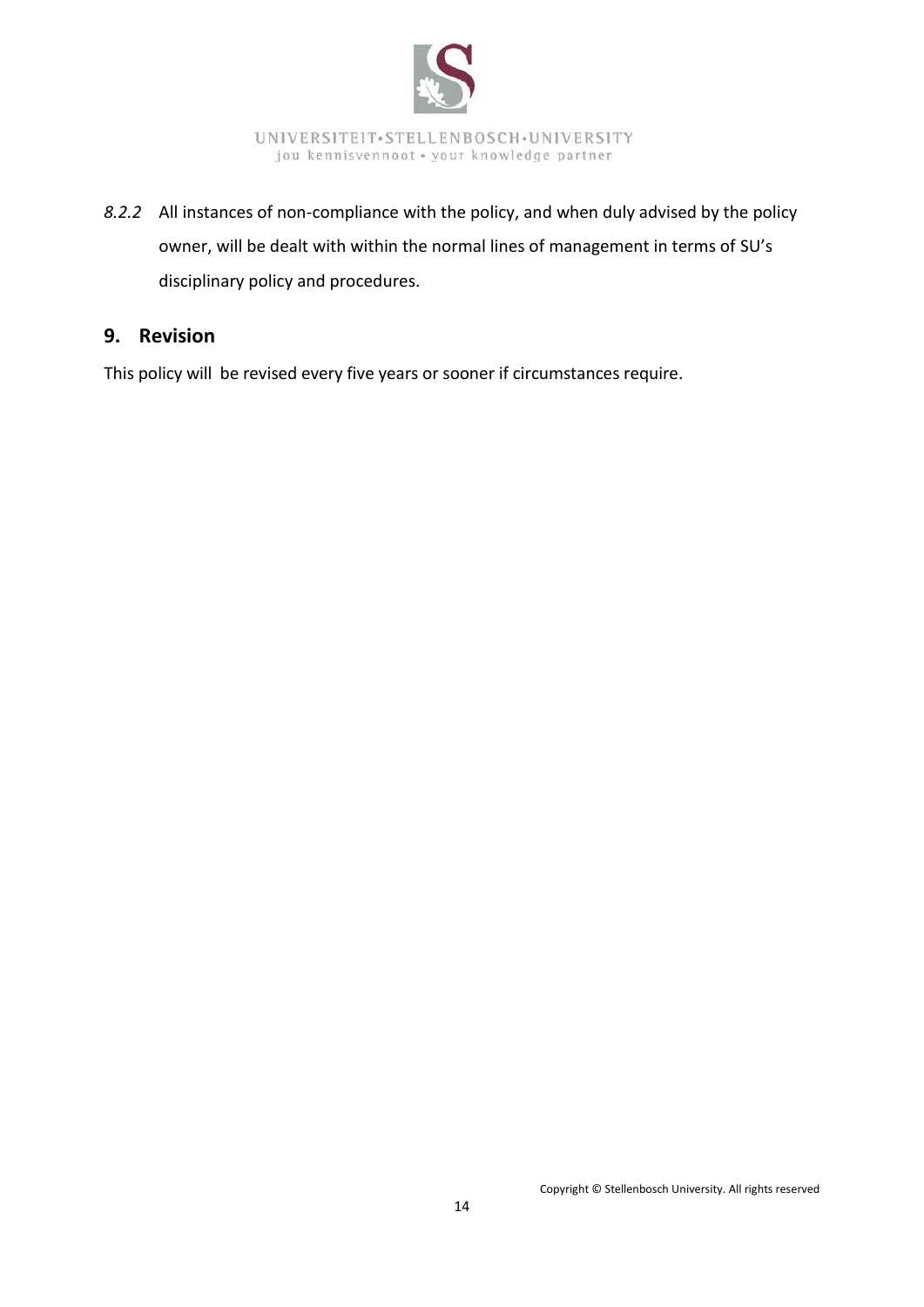

# **10. Supporting documents**

The policy in respect of the Use and Licensing of Stellenbosch University trademarks is supported by the following annexures:

| <b>Annexure A</b> | Procedure for obtaining a licence |  |
|-------------------|-----------------------------------|--|
| <b>Annexure B</b> | Standard licence application form |  |

## <span id="page-19-0"></span>**11. Related documents**

Relevant and related documents include the following:

| <b>Item</b> | <b>Name</b>                                                           | <b>Status</b> | <b>Policy owner</b> |
|-------------|-----------------------------------------------------------------------|---------------|---------------------|
|             | The Policy in respect of the<br>Exploitation of Intellectual Property |               |                     |
|             | <b>Stellenbosch University Corporate</b><br><b>Identity Guide</b>     |               |                     |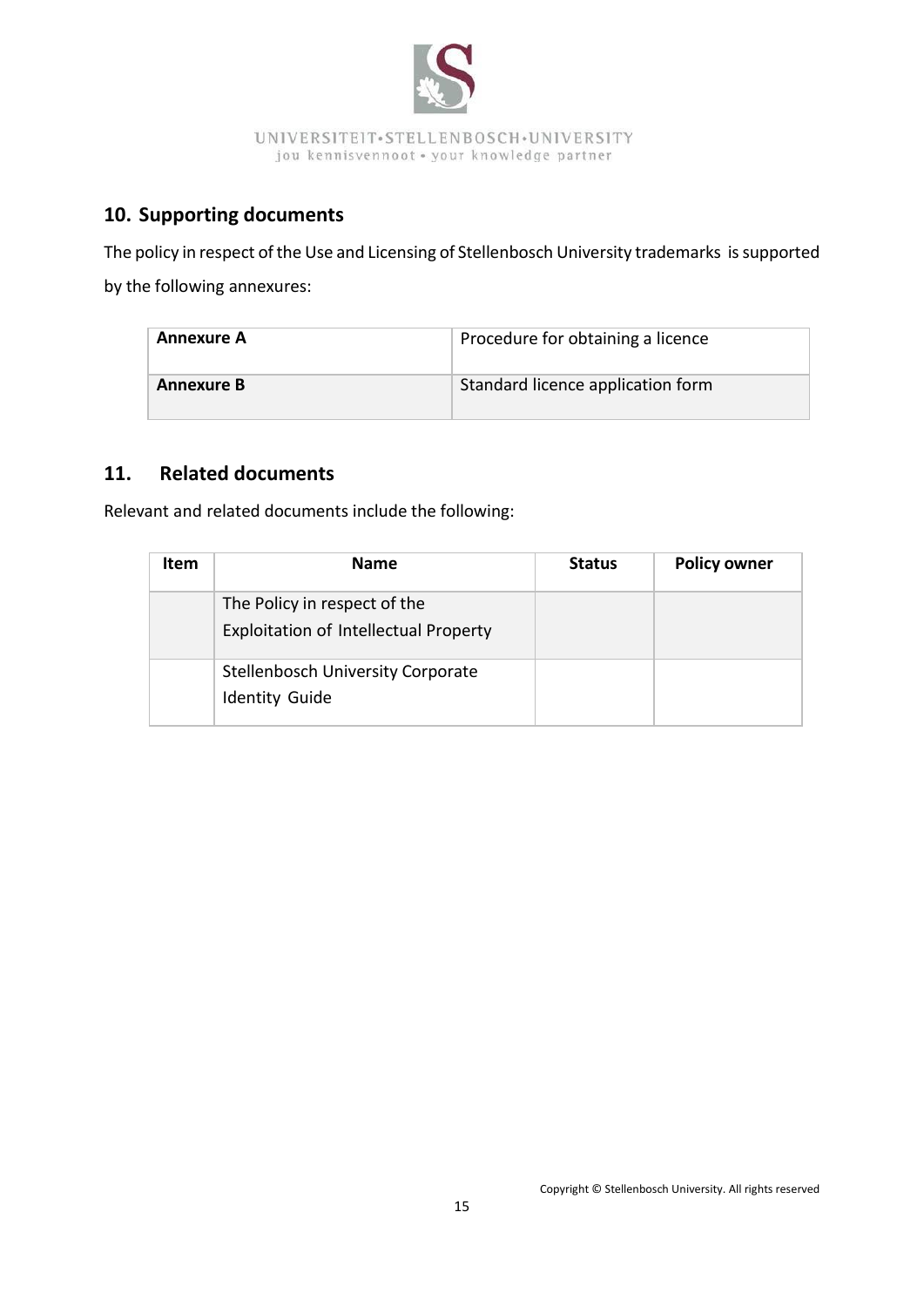

#### **ANNEXURE A: LICENSING PROCEDURE**

- <span id="page-20-0"></span>1) SU, through the office of Innovus, offers licences to all suitable entities interested in obtaining a licence for the use of SU trademarks. SU reserves the right as the final decision maker concerning all licence applications to approve or reject an application for the use of SU trademarks.
- 2) The official application forms for licensing approval are available as annexures to this policy, as well as on the official Innovus website.
- 3) Prospective licensees (referred to as applicants) must submit the appropriate application form, together with all required information prescribed therein, to Innovus to assist in the decision-making process. Applications must be accompanied by samples of merchandise for production quality approval. Innovus reserves the right to contact all applicants to clarify any responses contained in the application forms.
- 4) Innovus will review all applications in order to assess the applicant's ability to comply with the licence; the appropriateness of the goods or services; and the liability risks associated with the product or service.
- 5) Thereafter, Innovus will notify the applicant of the approval or rejection of the application.
- 6) Applicants approved for licensing will be notified and provided with the appropriate licensing agreement.
- 7) If, during the term of the licence, the licensee intends using the SU's trademarks in a way that is different to the licensed use, the licensee must first request and obtain approval for this. Examples of changes in use include changes to the approved design, the incorporation of additional marks, or use on additional products.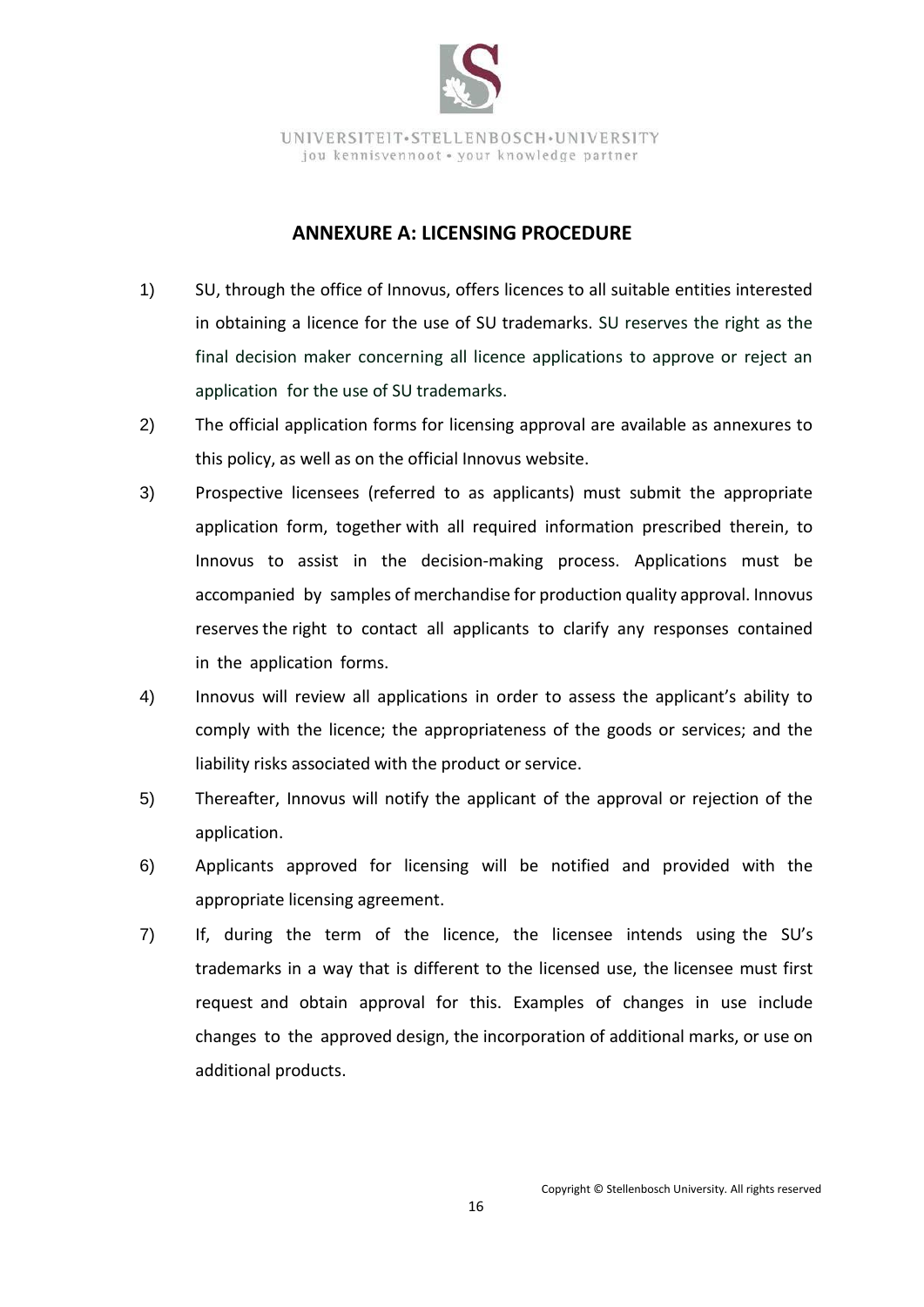

#### **ANNEXURE B: LICENCE APPLICATION FORM**

<span id="page-21-0"></span>Thank you for your interest in licensing SU's trademarks. The purpose of this application form is to obtain detailed information about yourself / your company and the product(s) you seek to produce under licence, so that SU may determine if providing a licence to your company is in the best interest of the University. It is important that you provide thorough and accurate information. Note that this document is an application form only and does not authorise the applicant to manufacture, promote or distribute any merchandise that bears the identifying marks of SU.

#### **APPLICANT INFORMATION**

Type of organisation:

| Corporation | $\Box$ Partnership | Sole proprietorship | Close |
|-------------|--------------------|---------------------|-------|
| corporation | Natural person     | Other:              |       |

| Name:        |  |
|--------------|--|
| Address:     |  |
| Country:     |  |
| Postal code: |  |
| Telephone:   |  |
| Fax:         |  |
| Website:     |  |

Name of parent company (if this business is a subsidiary):

| Contacts             | Name | E-mail address |
|----------------------|------|----------------|
| Primary contact:     |      |                |
| Financial:           |      |                |
| Product development: |      |                |
| Sales:               |      |                |

Copyright © Stellenbosch University. All rights reserved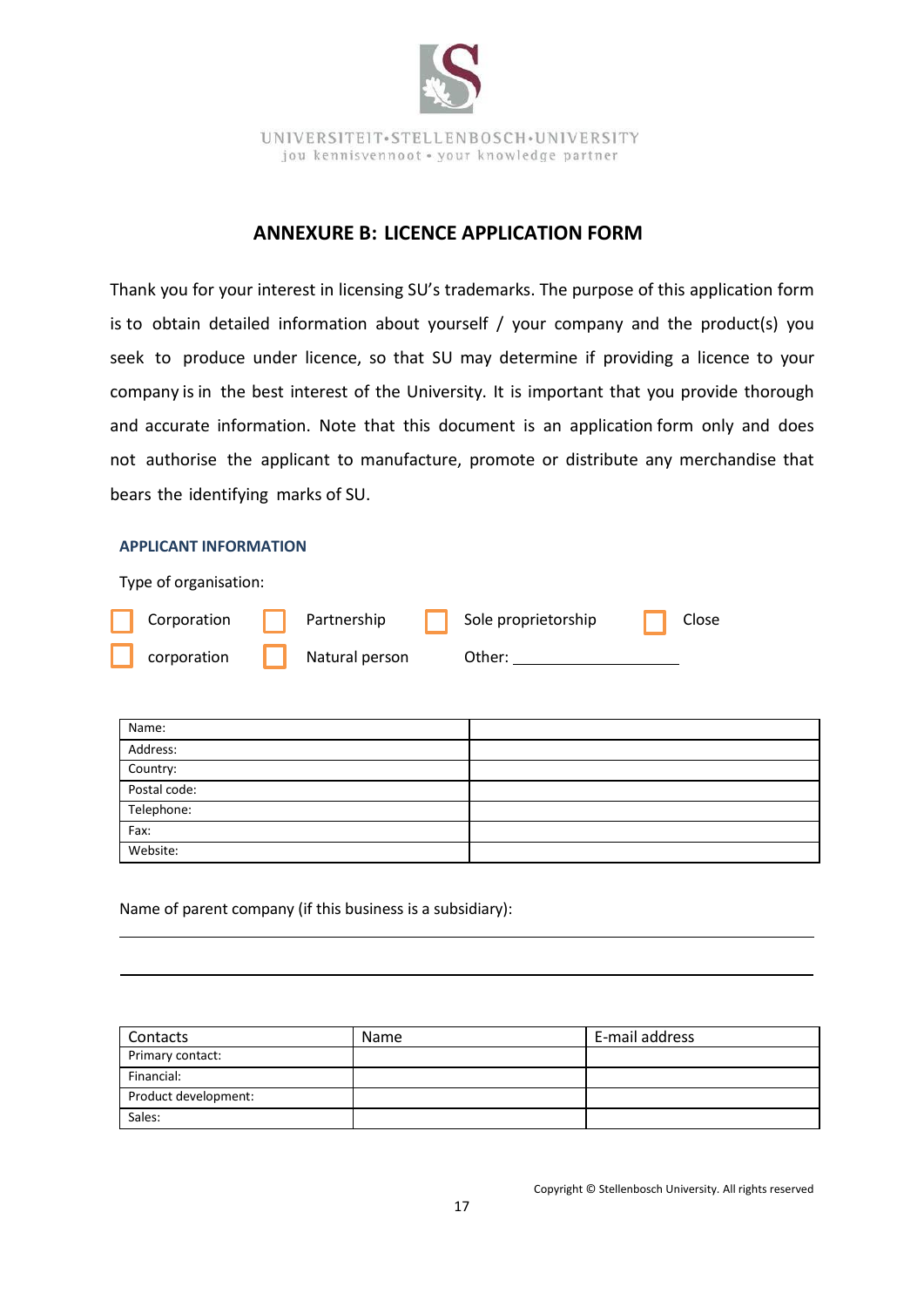| UNIVERSITEIT.STELLENBOSCH.UNIVERSITY<br>jou kennisvennoot · your knowledge partner                                                                                |
|-------------------------------------------------------------------------------------------------------------------------------------------------------------------|
| Company function:                                                                                                                                                 |
| Manufacture<br>Distributor<br>Advertising<br>Artist/Crafter                                                                                                       |
| Tax number:                                                                                                                                                       |
| <b>LEGAL AND INSURANCE CLAIMS</b>                                                                                                                                 |
| Have any claims been filed against this company or related entities for trademark, copyright,<br>patent or other intellectual property infringement?<br>No<br>Yes |
| If yes, please attach a separate sheet providing all details.                                                                                                     |
| Have any product liability claims been filed against this company or related entities?                                                                            |
| No<br>Yes                                                                                                                                                         |
| If yes, please attach a separate sheet providing all details.                                                                                                     |
| <b>LICENSING INFORMATION</b>                                                                                                                                      |
| Please indicate which of Stellenbosch University's trademarks you are interested in licensing:                                                                    |
|                                                                                                                                                                   |
|                                                                                                                                                                   |
|                                                                                                                                                                   |
|                                                                                                                                                                   |
|                                                                                                                                                                   |

Please indicate the duration of the licence you are seeking:

 $\overline{\phantom{a}}$ 

 $\overline{\phantom{a}}$